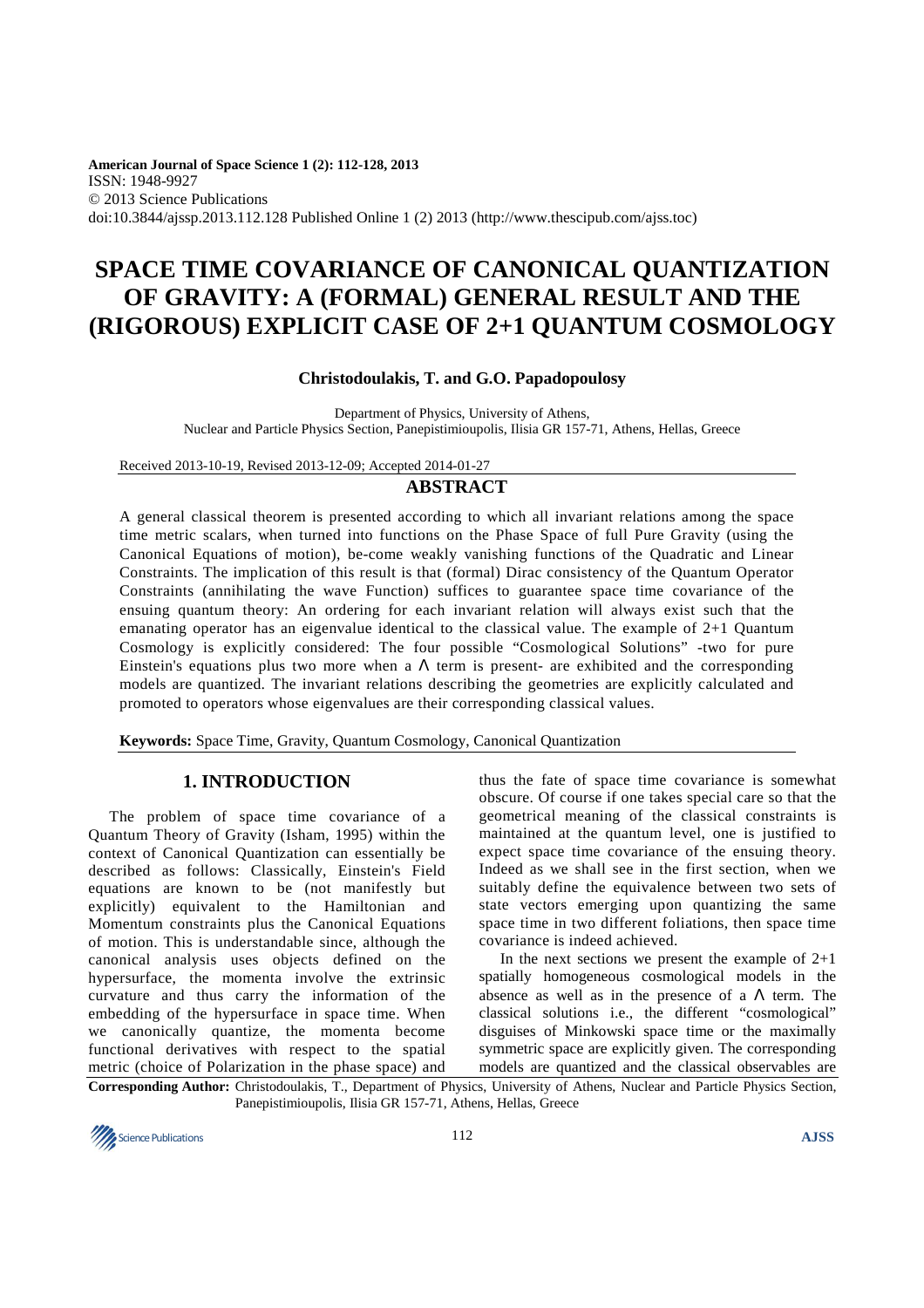turned into operators in such a way that their eigenvalues coincide with the classical values. In this sense it is proven that the two pairs of state vectors are equivalent.

### **2. A CLASSICAL THEOREM AND ITS QUANTUM IMPLICATIONS**

As is well known (Sundermeyer, 1982), the canonical analysis of pure Gravity consists in the following statements Equation (2.1a to e):

 $H_0(g_{ij}, \pi^{ij}) \approx 0$  (2.1a)

$$
H_k(g_{ij}, \pi^{ij}) \approx 0 \tag{2.1b}
$$

$$
\dot{g}_{ij} = \{g_{ij}, H\}
$$
 (2.1c)

$$
\dot{\pi}_{ij} = \left\{ \pi^{ij}, H \right\} \tag{2.1d}
$$

$$
H = \int (N^0 H_0 + N^k H_k) d^3x \qquad (2.1e)
$$

Which are explicitly equivalent to the ten Einstein's Field Equations. If we adopt the notion that classical observables, are all the geometrical objects that do not depend on the gauge, i.e. the coordinate system, then we are led to identify these observables with invariant relations among space time scalars. These scalars can be constructed in two ways: Firstly, by contracting all the indices of tensor products of the Riemann tensor and its covariant derivatives of any order. Secondly, in the case of spacetimes admitting a null, covariantly constant vector field (pp waves where all the scalars constructed in the above mentioned way are identically vanishing), by finding proportionality factors between tensors constructed by the Riemann tensor and its covariant derivatives of any order. Anyway, the scalars themselves do not describe the space time in an invariant manner since their functional form in terms of the coordinates changes when the coordinate system is altered. A way to generate invariant relations among these scalars, albeit not the most efficient one, would be to take a base of 4 scalars (say  $Q_1, \ldots, Q_4$ ) and solve for the coordinates. Then, any other scalar (say  $Q_5$ ) becomes expressible in terms of the 4 scalars chosen  $(Q_5 = f(Q_1,...,Q_4))$ . Now this relation is characteristic of the geometry i.e., does not change form under coordinate transformations. In this sense a geometry is complectly characterized by a set of relations Equation (2.2):

$$
f^{\mathcal{A}}\big(Q_{i}\big)=0\tag{2.2}
$$

The index A is at most countable. Turning these relations into functions on the phase space we notice that they become weakly vanishing quantities Equation (2.3):

$$
h^A(g_{ij}, p^{ij}) \gg 0 \tag{2.3}
$$

In implementing this step use has been made of canonical equations of motion in order to substitute all higher time derivatives of the metric of the slice. But at this point, we invoke a known theorem of constrained dynamics (Sundermeyer, 1982):

#### **Theorem**

"Every weakly vanishing function in Phase Space is strongly equal to some expression containing the Constraints (which define a surface in Phase Space)"

Moreover the expression under discussion ought to vanish on-mass shell (i.e., when the constraints are set to zero). Thus Equation (2.4):

$$
h^A = h^A \left( H_0, H_k \right) \tag{2.4}
$$

The translation of the above result in the velocity phase space reads as follows: Consider an invariant relation  $f^A(Q_i) = 0$  of any space time geometry which satisfies Einstein's Field Equations. Evaluate the lefthand side for the generic space time metric. Then, eliminate from the resulting expression all higher time derivatives of the metric (on the slice) using the spatial Einstein equations (and their time derivatives of the appropriate order). The end result will be that  $f^A$ will become such a function of the  $G_0^0, G_k^0$  k constraints so that it vanishes when the constraints are set to zero. The proof rests on the fact that the constraints are the only quantities of the spatial metric and its time derivative that vanish, a thing that is guaranteed by the consistency of the Field Equations; Any other function on the velocity Phase Space which vanishes by virtue of the Field Equations, such as  $f<sup>A</sup>$ , is necessarily expressible in terms of the constraints.

The implications of this for the quantum theory are obvious and important: Adopting the point of view that the quantum observables are to be the operator analogues of the classical observables, we are assured that, for each and every such observable, there will exist a factor ordering such that all ensuing operators, when acting on the appropriate states defined by Equation (2.5a and b):

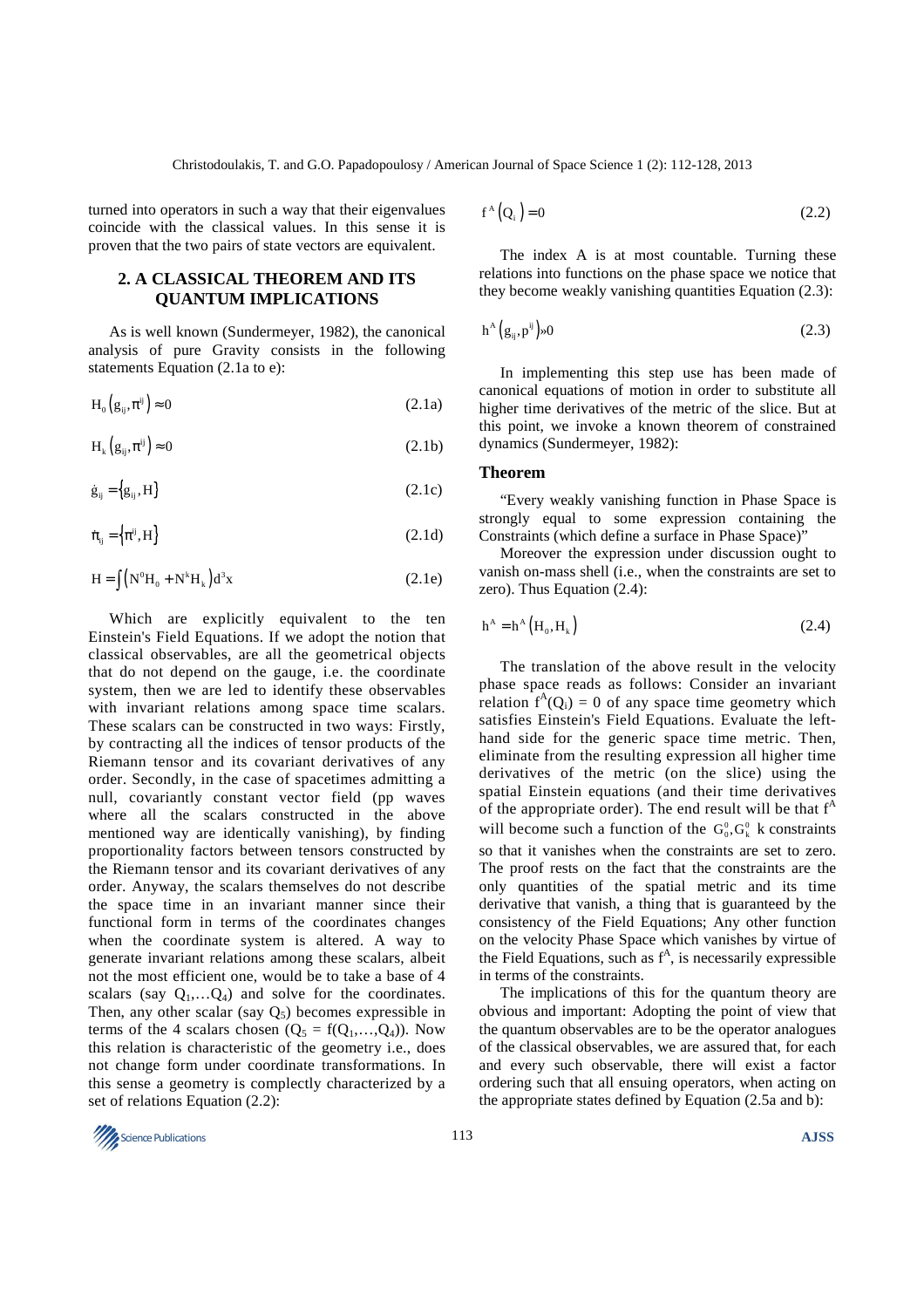$\hat{H}_0 \Psi = 0$  (2.5a)

$$
\hat{H}_k \Psi = 0 \tag{2.5b}
$$

Will have vanishing eigenvalues Equation (2.6):

 $\hat{h}^A \Psi = 0$  (2.6)

This establishes the (formal) space time covariance of the quantum theory described by (2.5) above.

# **3. PRELIMINARIES ON SPATIALLY HOMOGENEOUS SPACE-TIMES**

We are now interested in exemplifying the theorem and its implications by means of a concrete, finitedimensional Quantum Cosmology example. To this end, we wish to manufacture a situation in which a specific space time admits two different homogeneous foliations. This is generically impossible in 3+1 Cosmology, where the imposition, on the hypersurface, of the various 3-dim Lie Groups as symmetry groups of motion, leads to the distinct Bianchi models. The very rare exceptions have to do with limiting cases, such as Milne's solution (Milne, 1932) which is 4-dim Minkowski geometry disguised as a Type V cosmology, or the trivial case of Kasner's universes with two of the three scale factors constant. A suitable situation that comes to mind is the case of 2+1 dimensions: There, the pure Einstein's Field Equations admit only the Minkowski geometry as a solution, while when a  $\Lambda$  term is present, the only possibility is a maximally symmetric space. Thus, if we solve the general Field Equations under the restriction of spatial homogeneity, we are bound to end up with "cosmological" descriptions of either Minkowski geometry or a space of maximal symmetry, correspondingly.

Before proceeding with the examples, it is deemed as appropriate to exhibit some basic assumptions.

Spacetime, is assumed to be the pair (M, g) where M is a 3-dimensional, Hausdorff, connected, time-oriented and C1 manifold and g is a (0, 2) tensor field, globally defined, C1, non degenerate and Lorentzian i.e., it has signature (-,+, +). In the spirit of 2+1 analysis,  $M = R \times \Sigma_t$ , where the 2-dimensional orientable sub manifolds  $\Sigma_t$ (surfaces of simultaneity), are spacelike surfaces of constant time; their evolution in time, results in the entire spacetime. The assumption of spatial homogeneity corresponds to the imposition of the action of a symmetry group of transformations G upon the

manifolds  $\Sigma_t$ . Usually the group G is not only continuous, but also a Lie group -thus denoted by  $G_r$ , where r is the dimension of the space of its parameters. Avoiding the details on these issues {these matters can be easily found in every standard reference see e.g., (Eisenhart, 1933)- we simply state that spatially homogeneous models with a simply transitive action of the symmetry group are described (apart the topology of  $\Sigma_t$ ) by an invariant basis of one forms  $\sigma_i^{\alpha}(x)dx^i$ . By invariant we mean that their Lie Derivative with respect to the generators of the Lie Group G<sup>r</sup> are zero. The case of Groups which act multiply transitively will not concern us.

The line element of such a space time can be casted into the form Equation (3.1):

$$
ds^{2} = (N^{\alpha}(t)N_{\alpha}(t) - N^{2}(t))dt^{2} + 2N_{\alpha}(t)\sigma_{i}^{\alpha}(x)dtdx^{i}
$$
  
+ $\gamma_{\alpha\beta}(t)\sigma_{i}^{\alpha}(x)\sigma_{j}^{\beta}(x)dx^{i}dx^{j}$  (3.1)

With Equation (3.2):

$$
\sigma_{i,j}^{\alpha}(x) - \sigma_{j,i}^{\alpha}(x) = 2C_{\mu\nu}^{\alpha}\sigma_{i}^{\nu}(x)\sigma_{j}^{\mu}(x)
$$
\n(3.2)

where,  $\gamma_{\alpha\beta}(t)$  is the metric induced on the surfaces  $\Sigma_t$  (and constant on them), N(t) is the lapse function, N<sub>α</sub>(t) is the shift vector  $(N^{\alpha}(t) = \gamma^{\alpha\beta}(t)N_{\beta}(t), \gamma^{\alpha\beta}(t)$  being the inverse of  $\gamma_{\alpha\beta}(t)$  and  $C_{\mu\nu}^{\alpha}$  are the structure constants for the corresponding Lie Algebra. Greek indices count the difierent one-forms, while the Latin are world indices; both kind of indices range in the interval (Isham, 1995; Sundermeyer, 1982). In 2 dimensions, there are only two distinct Lie Algebras; the Abelian(I) , where all the structure constant vanish  $C_{\mu\nu}^{\alpha} = 0$  and the Non Abelian (II), where there is only one independent non vanishing structure constant-say  $C_{12}^1 = 1$ ; every other choice for the non vanishing structure constants can be transformed into this, under a linear mixing of the initial set i.e., using a new set of the form  $\tilde{C}_{\mu\nu}^{\alpha} = \Upsilon_{\beta}^{\alpha} \Delta_{\mu}^{\lambda} \Delta_{\nu}^{\lambda} C_{\kappa\lambda}^{\beta}$  where  $\Delta_{\beta}^{\alpha} \in GL(2, \mathbb{R})$  and  $\Upsilon_{\beta}^{\alpha}$  its inverse. Thus, two "cosmological" models emerge for the pure gravity case and two more when a  $\Lambda$  term is present.

At this point, a question arises; is there any particular class of General Coordinate Transformations (G.C.T.'s) which can serve to simplify the form of Einstein's Field Equations (E.F.E.'s)? The answer is positive and a thorough investigation of this problem and its consequences, is given in (Christodoulakis *et al*., 2001); indeed, not only there is a class of G.C.T.'s which

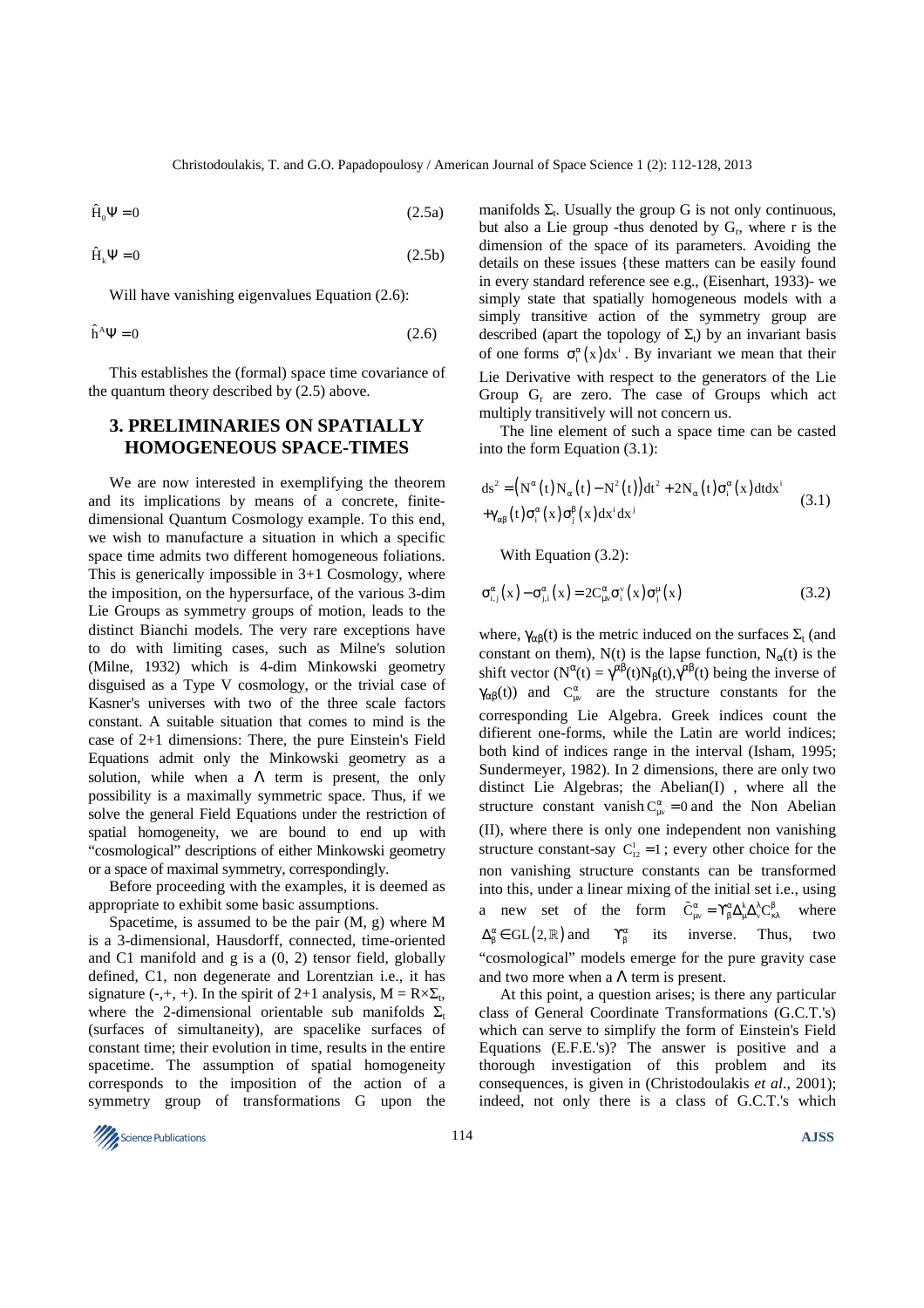preserve the manifest spatial homogeneity of the line element (3.1), but also forms a continuous (and virtually, Lie) group. This group is closely related to the symmetries of the symmetry Lie Group  $G_r$ ; it is its auto orphism group. A brief account of the relevant findings of (Christodoulakis *et al*., 2001) is as follows:

Consider the transformations Equation (3.3a and b):

$$
t \to \tilde{t} = t \Leftrightarrow t = \tilde{t} \tag{3.3a}
$$

$$
\mathbf{x}^{\mathbf{i}} \to \tilde{\mathbf{x}}^{\mathbf{i}} = \mathbf{g}^{\mathbf{i}}(\mathbf{t}, \mathbf{x}^{\mathbf{j}}) \Leftrightarrow \mathbf{x}^{\mathbf{i}} = \mathbf{f}^{\mathbf{i}}(\mathbf{t}, \tilde{\mathbf{x}}^{\mathbf{j}})
$$
(3.3b)

When we insert  $(3.3)$  into  $(3.1)$ , the need to preserve the manifest spatial homogeneity of the latter, leads to the restrictions Equation (3.4a and b):

$$
\frac{\partial f^i}{\partial t} = \sigma^i_{\alpha}(f) P^{\alpha}(t)
$$
 (3.4a)

$$
\frac{\partial f^i}{\partial \tilde{x}^j} = \sigma_\alpha^i(f) \Lambda_\beta^\alpha(t) \sigma_j^\beta(\tilde{x})
$$
\n(3.4b)

And, subsequently, to the identifications Equation (3.5a to c):

$$
\tilde{N}(t) = N(t) \tag{3.5a}
$$

$$
\tilde{N}^{\alpha}(t) = S^{\alpha}_{\beta}(t) (N^{\beta}(t) + P^{\beta}(t))
$$
\n(3.5b)

$$
\tilde{\gamma}_{\alpha\beta}(t) = \Lambda_{\alpha}^{\mu}(t)\Lambda_{\beta}^{\nu}(t)\gamma_{\mu\nu}(t)
$$
\n(3.5c)

where,  $N^{\alpha}(t) = \gamma^{\alpha\beta}(t)N_{\beta}(t)$ , with  $\sigma_{\alpha}^{i}(x)$  being the matrix inverse to  $\sigma_i^{\alpha}(x)$  Integrability conditions for the system (3.4) i.e., Frobenious' Theorem, results in the system (the dot, whenever used, denotes difierentiation with respect to time) Equation (3.6a and b):

$$
C^{\beta}_{\mu\nu}\Lambda^{\alpha}_{\beta}(t) = C^{\alpha}_{\kappa\lambda}\Lambda^{\kappa}_{\mu}(t)\Lambda^{\lambda}_{\nu}(t)
$$
\n(3.6a)

$$
\frac{1}{2}\dot{\Lambda}_{\beta}^{\alpha}(t) = C_{\mu\nu}^{\alpha}P^{\mu}(t)\Lambda_{\beta}^{\nu}(t)
$$
\n(3.6b)

And, "Time-Dependent Automorphisms Inducing Difieomorphisms" emerge. The automorphisms of a Lie Group  $G_r$  constitute a continuous group. The members of the group which are continuously

connected to the identity element, form a Lie Group as well-though the topology of the latter might be difierent from that of the former. If one considers parametric families of the automorphic matrices, characterized by the parameters  $\tau^{i}$ ,  $\Lambda_{\beta}^{\alpha} (t; \tau^{i})$  and, as usual, demands Equation (3.7a and b):

$$
\Lambda^{\alpha}_{\beta}(t;\tau^{i})\Big|_{\tau^{i}=0} = \delta^{\alpha}_{\beta}
$$
\n(3.7a)

$$
\left. \frac{\mathrm{d}\Lambda^{\alpha}_{\beta}\left(t;\tau^{i}\right)}{\mathrm{d}\tau^{i}}\right|_{\tau^{j\neq i}=0} = \lambda^{\alpha}_{\beta(i)} \tag{3.7b}
$$

where,  $\lambda_{\beta(i)}^{\alpha}$ , are the generators with respect to the parameter  $\tau^i$ , of the Lie Algebra of the Automorphisms, then from the first of (3.6), after a difierentiation with respect to  $\tau^i$ , will have Equation (3.8):

$$
\lambda^{\alpha}_{\beta(i)} C^{\beta}_{\mu\nu} = \lambda^{\rho}_{\mu(i)} C^{\alpha}_{\rho\nu} + \lambda^{\rho}_{\nu(i)} C^{\alpha}_{\mu\rho}
$$
\n(3.8)

For an extensive treatment on these issues see (Christodoulakis *et al*., 2002a), while for the relation and usage of these generators with conditional symmetries (Kuchar, 1982; Christodoulakis *et al*., 2002b).

In  $n+1$  analysis (here  $n = 2$ ), the E.F.E.'s in vacuum, when the cosmological constant  $\Lambda_c$  exists, take the form Equation (3.9a to c):

$$
E_0^0 = K_\beta^\alpha K_\alpha^\beta - K^2 + (R + 2\Lambda_c) = 0
$$
\n(3.9a)

$$
E_{\alpha}^{0} = K_{\nu}^{\mu} C_{\alpha\mu}^{\nu} - K_{\alpha}^{\mu} C_{\mu\nu}^{\nu} = 0
$$
 (3.9b)

$$
E_{\beta}^{\alpha} = \dot{K}_{\beta}^{\alpha} - NKK_{\beta}^{\alpha} + N \left( R_{\beta}^{\alpha} + \frac{2}{n-1} \Lambda_{c} \delta_{\beta}^{\alpha} \right)
$$
  
+2N<sup>p</sup>  $\left( K_{\nu}^{\alpha} C_{\beta p}^{\nu} - K_{\beta}^{\nu} C_{\nu p}^{\alpha} \right) = 0$  (3.9c)

With Equation (3.10a to d):

$$
K_{\beta}^{\alpha}(t) = \gamma^{\alpha \rho}(t) K_{\rho \beta}(t)
$$
\n(3.10a)

$$
R_{\beta}^{\alpha}(t) = \gamma^{\alpha \rho}(t) R_{\rho \beta}(t)
$$
 (3.10b)

$$
K_{\alpha\beta}(t) = -\frac{1}{2N(t)} \left( \dot{\gamma}_{\alpha\beta}(t) + 2\gamma_{\alpha\nu}(t) C^{\nu}_{\beta\rho} N^{\rho}(t) \right) \tag{3.10c}
$$

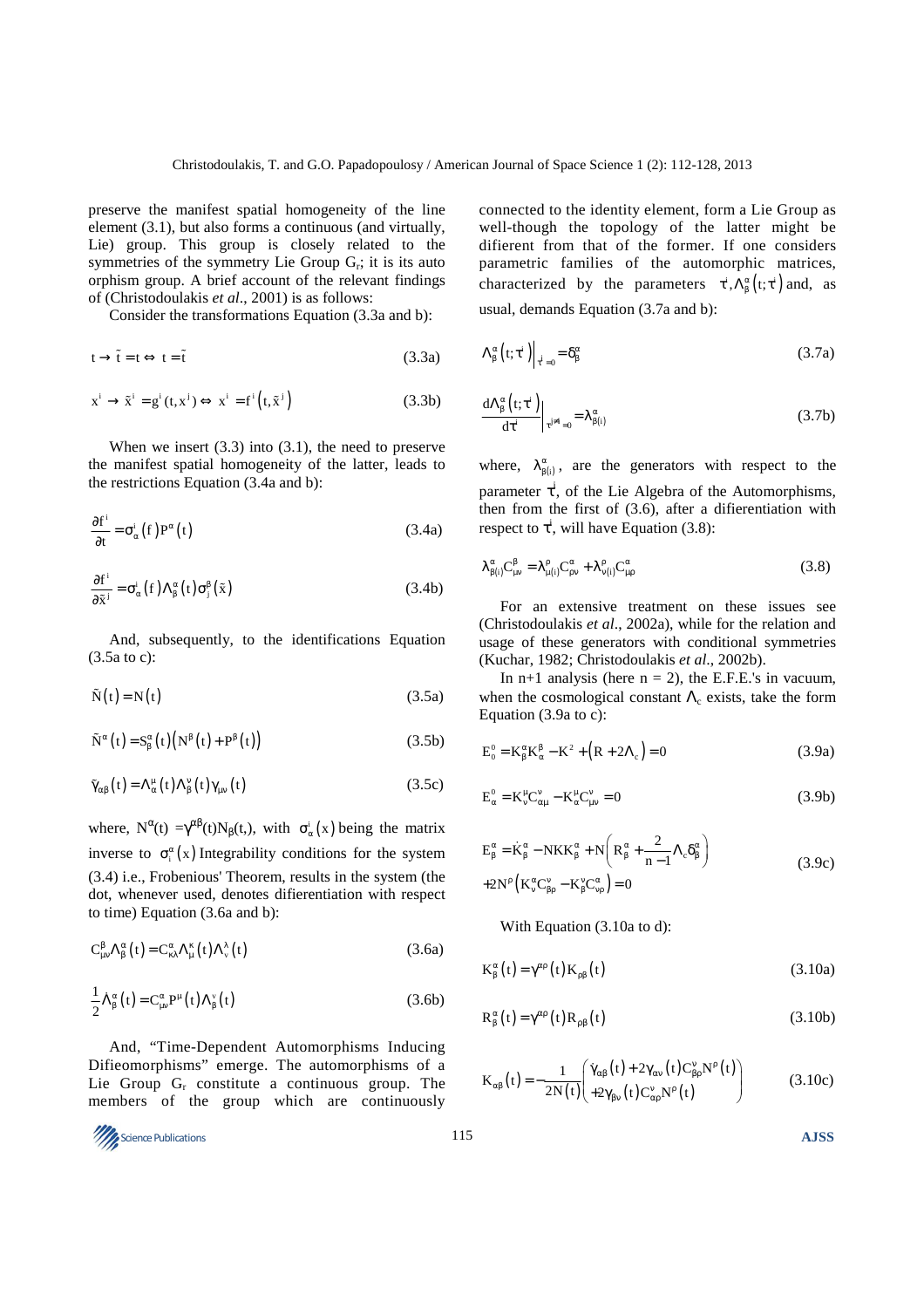$$
R_{\alpha\beta}(t) = C_{\sigma\tau}^{\kappa} C_{\mu\nu}^{\lambda} \gamma_{\alpha\kappa}(t) \gamma_{\beta\lambda}(t) \gamma^{\sigma\nu}(t) \gamma^{\tau\mu}(t)
$$
  
+2C\_{\alpha\kappa}^{\lambda} C\_{\beta\lambda}^{\kappa} + 2C\_{\alpha\kappa}^{\mu} C\_{\beta\lambda}^{\nu} \gamma\_{\mu\nu}(t) \gamma^{\kappa\lambda}(t) \qquad (3.10d)  
+2C\_{\alpha\kappa}^{\lambda} C\_{\mu\nu}^{\mu} \gamma\_{\beta\lambda}(t) \gamma^{\kappa\nu}(t) + 2C\_{\beta\kappa} C\_{\mu\nu}^{\mu} \gamma\_{\alpha\lambda}(t) \gamma^{\kappa\nu}(t) \qquad (3.10d)

where,  $\delta_{\beta}^{\alpha}$  is the Kronecker's Delta.

Since G.C.T.'s , in general, are covariances of the E.F.E.'s, the same must hold true for the Time Dependent A.I.D.'s. Indeed, under the "gauge" transformations (3.5) one can readily proof (with the help of 3:6) Equation (3.11a to c):

$$
\tilde{\mathbf{E}}_0^0 = \mathbf{E}_0^0 \tag{3.11a}
$$

$$
\tilde{E}_{\alpha}^{0} = \Lambda_{\alpha}^{\beta} E_{\beta}^{0}
$$
\n(3.11b)

$$
\tilde{E}_{\beta}^{\alpha} = S_{\kappa}^{\alpha} \Lambda_{\beta}^{\lambda} E_{\lambda}^{\kappa}
$$
\n(3.11c)

where,  $S_{\beta}^{\alpha}$  is the matrix inverse to  $\Lambda_{\beta}^{\alpha}$ . The effect of a time reparameterization can also be trivially seen to be a covariance of (3.9). Using the freedom contained in  $P^{\alpha}(t)$ one can always set the shift to zero which, together with the choice of time  $N(t) = \sqrt{\gamma(t)}$  considerably simplifies the E.F.E.'s (3.9) which become Equation (3.12a to c):

$$
-\gamma^{\alpha\mu}\gamma^{\beta\nu}\dot{\gamma}_{\alpha\beta}\dot{\gamma}_{\mu\nu} + \left(\frac{\dot{\gamma}}{\gamma}\right)^2 - 4\gamma(R + 2\Lambda_c) = 0
$$
 (3.12a)

$$
\gamma^{\mu\rho}\dot{\gamma}_{\rho\nu}C^{\nu}_{\alpha\mu}-\gamma^{\mu\rho}\dot{\gamma}_{\rho\alpha}C^{\nu}_{\mu\nu}=0\eqno(3.12b)
$$

$$
(\gamma^{\alpha\rho}\gamma_{\beta\rho}) - 2\gamma \left(R^{\alpha}_{\beta} + 2\Lambda_c \delta^{\alpha}_{\beta}\right) = 0
$$
\n(3.12c)

where, tildes have been omitted. Finally some terminology may prove helpful; (3.9a) is called Quadratic Constraint, (3.9b) are called Linear Constraints and (3.9c) are simply the Equations of Motion.

# **4. THE ABELIAN MODEL-CLASSICAL CONSIDERATION**

This model is characterized by the vanishing of all the structure constants of the corresponding Lie Algebra. In particular, since  $C_{\mu\alpha}^{\alpha} = 0$ , it is also a Class A model. A choice for the basis one-forms, in the spatial coordinate basis  $(x, y)$ , is  $\sigma_i^{\alpha}(x) = \delta_i^{\alpha}$  i.e., the Kronecker's Delta. In matrix notation Equation (4.1):



$$
\sigma_i^{\alpha}(x) = \begin{pmatrix} 1 & 0 \\ 0 & 1 \end{pmatrix} \tag{4.1}
$$

The solution to the system (3.6) is Equation (4.2a and b):

$$
\Lambda_{\beta}^{\alpha} \in GL(2, \mathbb{R}) \tag{4.2a}
$$

$$
P^{\alpha}(t) = (x(t), y(t))
$$
\n(4.2b)

A suitable basis, which spans the space of solutions to (3.8) is Equation (4.3):

$$
\lambda_{\beta(1)}^{\alpha} = \begin{pmatrix} 1 & 0 \\ 0 & -1 \end{pmatrix} \lambda_{\beta(2)}^{\alpha} = \begin{pmatrix} 0 & 1 \\ 0 & 0 \end{pmatrix} \lambda_{\beta(3)}^{\alpha} \n= \begin{pmatrix} 1 & 0 \\ 0 & 1 \end{pmatrix} \lambda_{\beta(4)}^{\alpha} = \begin{pmatrix} 0 & 0 \\ 1 & 0 \end{pmatrix}
$$
\n(4.3)

It is noteworthy that  $P^{\alpha}(t)$  contains the entire freedom carried by the Time Dependent A.I.D.'s, i.e., the two arbitrary functions of time. Thus, since the matrix  $\Lambda_{\beta}^{\alpha}$  is constant, the only possible use of this "gauge" freedom is, according to (3.5), to set the shift zero. Choosing the above mentioned time gauge, we have Equation (4.4a to c):

$$
-\gamma^{\alpha\mu}\gamma^{\beta\nu}\dot{\gamma}_{\alpha\beta}\dot{\gamma}_{\mu\nu} + \left(\frac{\dot{\gamma}}{\gamma}\right)^2 - 8\gamma\Lambda_c = 0
$$
\n(4.4a)

Linear Constraints are identically satisftied (4.4b)

$$
\left(\gamma^{\alpha\rho}\dot{\gamma}_{\beta\rho}\right) - 4\gamma\Lambda_c\delta^\alpha_\beta = 0\tag{4.4c}
$$

### **4.1. Abelian Model with Vanishing Cosmological Constant**

The previous set of equations assumes the form Equation (4.5a to c):

$$
\left(\vartheta_{\alpha}^{\alpha}\right)^{2} - \vartheta_{\beta}^{\alpha}\vartheta_{\alpha}^{\beta} = 0
$$
\n(4.5a)

Linear Constraints are Identically Satised (4.5b)

$$
\gamma^{\alpha\omega}\dot{\gamma}_{\omega\beta} - \vartheta^{\alpha}_{\beta} = 0 \tag{4.5c}
$$

where,  $\vartheta_{\beta}^{\alpha}$  is a constant matrix. The integration of (4.5) is straightforward. The quadratic constraint, simply states that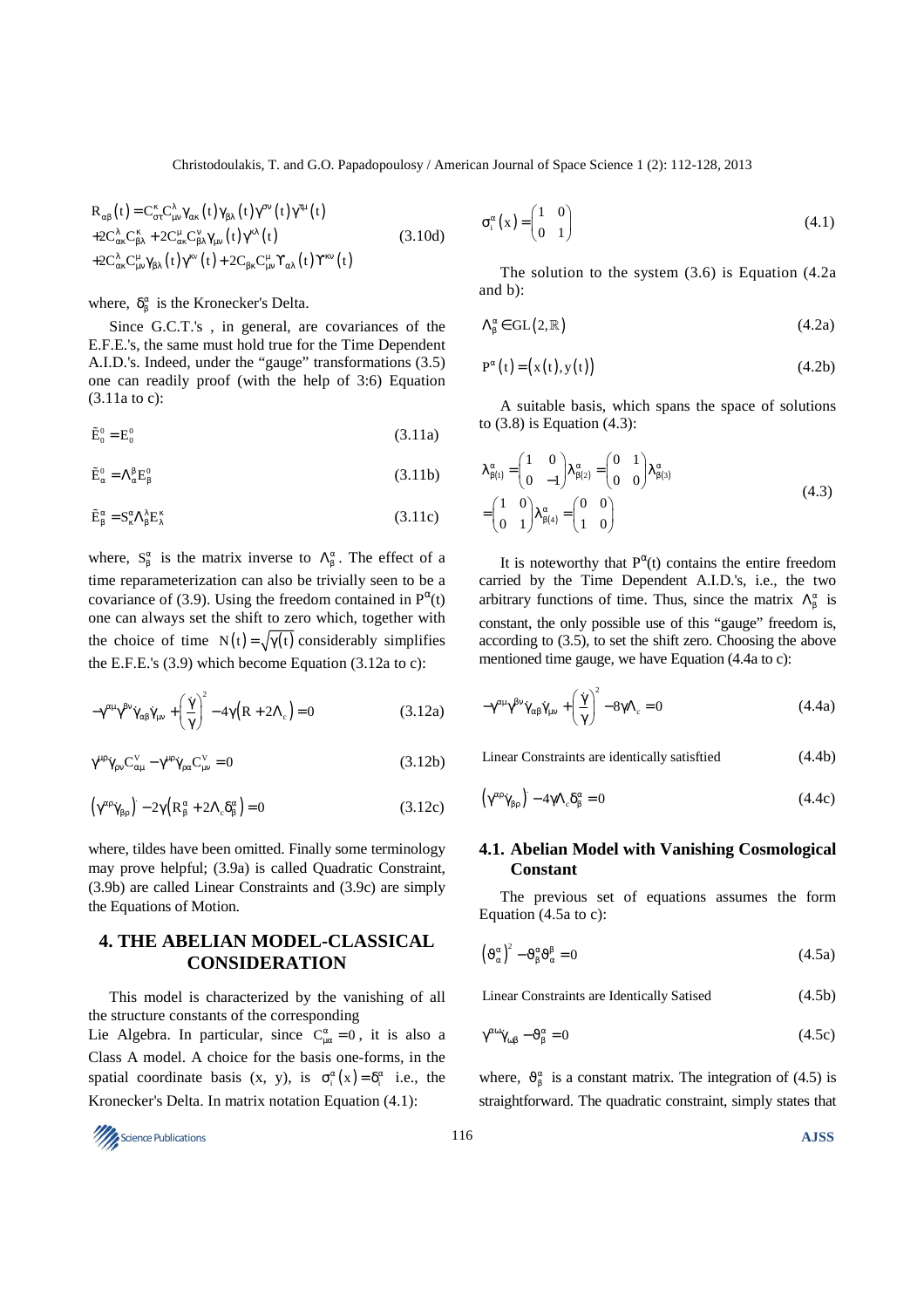the determinant of the matrix  $\vartheta_{\beta}^{\alpha}$  vanishes; thus the initial number of the independent components, is at most 3. But the equations of motion, can be rewritten as Equation (4.6):

$$
\dot{\gamma}_{\alpha\beta} = \gamma_{\alpha\alpha}\vartheta_{\beta}^{\rm e} \tag{4.6}
$$

And a consistency requirement, emerges Equation (4.7):

$$
\dot{\gamma}_{\alpha\beta} = \dot{\gamma}_{\beta\alpha} \implies \gamma_{\alpha e} \vartheta_{\beta}^{e} = \gamma_{\beta e} \vartheta_{\alpha}^{e}
$$
\n(4.7)

An exhaustive consideration of all the cases concerning a matrix  $\vartheta_{\beta}^{\alpha}$ , with vanishing determinant, plus the consistency requirement, results in only the following two distinct-at first sight-solutions to the previous system Equation (4.8):

$$
\gamma_{\alpha\beta} = \begin{pmatrix} 1 & 0 \\ 0 & 1 \end{pmatrix} \tag{4.8}
$$

with associated line element Equation (4.9 and 4.10):

$$
(ds1)2 = -(dt)2 + (dx1)2 + (dx2)2
$$
 (4.9)

And:

$$
\gamma_{\alpha\beta}(\tau) = \begin{pmatrix} 1 & 0 \\ 0 & e^{\theta \tau} \end{pmatrix}, \theta \in \mathbb{R}^*
$$
 (4.10)

where,  $\mathbb{R}^* = \mathbb{R} - [0]$ , with associated line element Equation (4.11):

$$
\left(\mathrm{d}s_2\right)^2 = -\mathrm{e}^{\theta \tau} \left(\mathrm{d}\tau\right)^2 + \left(\mathrm{d}y^1\right)^2 + \mathrm{e}^{\theta \tau} \left(\mathrm{d}y^2\right)^2, \theta \in \mathbb{R}^* \tag{4.11}
$$

The transformation  $(t, x^1, x^2) \rightarrow (\tau, y^1, y^2)$  Equation (4.12):

$$
(t, x1, x2) = \left(\frac{2}{\theta}\cosh\left(\frac{\theta y^2}{2}\right)e^{\theta\tau/2}, y^1, \frac{2}{\theta}\sinh\left(\frac{\theta y^2}{2}\right)e^{\theta\tau/2}\right) \quad (4.12)
$$

Takes the line element  $(ds_1)^2$  to  $(ds_2)^2$ .

### **4.2. Abelian Model with Non Vanishing Cosmological Constant**

Contraction of the equations of motion results in the integral of motion Equation (4.13):



$$
\left(\frac{\dot{\gamma}}{\gamma}\right)^2 - 16\gamma\Lambda_c = 2\omega = \text{const}
$$
 (4.13)

Under the "conformal" change of depended variable  $\gamma_{\alpha\beta} = \overline{\gamma}_{\alpha\beta}\sqrt{\gamma}$  the equations of motion become Equation (4.14):

$$
\overline{\gamma}^{\alpha\omega}\dot{\overline{\gamma}}_{\omega\beta} - \vartheta^{\alpha}_{\beta} = 0
$$
\n(4.14)

And contraction of this set, results in  $(\sin ce\overline{\gamma} = 1)\vartheta_{\alpha}^{\alpha} = 0$ . Substitution of the quadratic constraint and usage of the integral of motion (4.13), yield Equation (4.15):

$$
\omega = \vartheta_{\beta}^{\alpha} \vartheta_{\alpha}^{\beta} \Rightarrow \omega = 2\vartheta_{1}^{1} + \vartheta_{2}^{1} \vartheta_{1}^{2}
$$
\n(4.15)

Since  $\vartheta_{\alpha}^{\alpha} = 0$ .

Again, consideration of the equations of motion in terms of  $\bar{\gamma}_{\alpha\beta}$  for all the traceless matrices  $\vartheta_{\alpha}^{\alpha}$ , plus the consistency requirement (i.e.,  $\overline{\gamma}_{\alpha\beta} = \overline{\gamma}_{\beta\alpha}$ ) produce the following two solutions Equation (4.16 and 4.17):

$$
\overline{\gamma}_{\alpha\beta} = \begin{pmatrix} 1 & 0 \\ 0 & 1 \end{pmatrix}, \text{with } \omega = 0 \tag{4.16}
$$

And:

$$
\overline{\gamma}_{\alpha\beta}(\tau) = \begin{pmatrix} e^{\vartheta_1^1 \tau} & 0 \\ 0 & e^{-\vartheta_1^1 \tau} \end{pmatrix}, \text{with } \omega = 2(\vartheta_1^1)^2 > 0, \vartheta_1^1 \in \mathbb{R}^* \tag{4.17}
$$

Since, for all the cases,  $\omega \geq 0$  the integral of motion (4.13) dictates that  $\Lambda_c > 0$ . Inversion of the conformal transformation and integration of (4.13) for each of the two solutions, yield Equation (4.18):

$$
\gamma_{\alpha\beta}(t) = \frac{1}{2t\sqrt{\Lambda_c}} \begin{pmatrix} 1 & 0\\ 0 & 1 \end{pmatrix}
$$
 (4.18)

With associated line element Equation (4.19):

$$
(ds_1)^2 = -\frac{1}{4t^2\Lambda_c}(dt)^2 + \frac{1}{2t\sqrt{\Lambda_c}}((dx^1)^2 + (dx^2)^2)
$$
 (4.19)

And Equation (4.20):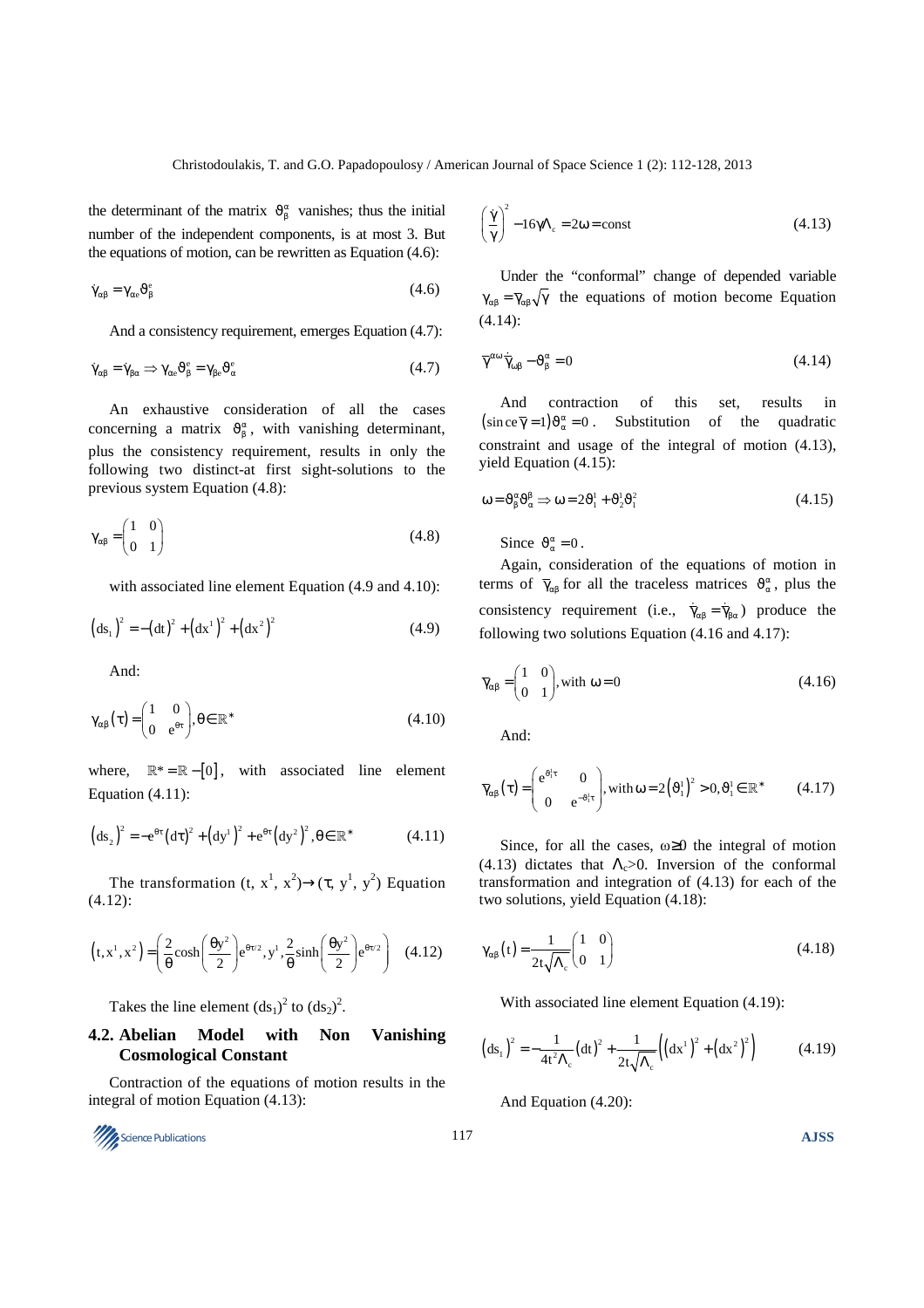Christodoulakis, T. and G.O. Papadopoulosy / American Journal of Space Science 1 (2): 112-128, 2013

$$
\gamma_{\alpha\beta}(\tau) = \frac{\vartheta_i^1}{2\sqrt{\Lambda_c}} \begin{pmatrix} e^{\vartheta_i^1 \tau} & 0\\ 0 & e^{-\vartheta_i^1 \tau} \end{pmatrix}, \vartheta_i^1 \in \mathbb{R}^* \tag{4.20}
$$

With associated line element Equation (4.21):

$$
\left(\mathrm{ds}_{2}\right)^{2} = -\frac{1}{4\Lambda_{c}\sinh^{2}(\tau)}\left(\mathrm{d}\tau\right)^{2} + \frac{\mathrm{e}^{\tau}}{2\sqrt{\Lambda_{c}}\sinh(\tau)}\left(\mathrm{d}y^{1}\right)^{2} + \frac{\mathrm{e}^{-\tau}}{2\sqrt{\Lambda_{c}}\sinh(\tau)}\left(\mathrm{d}y^{2}\right)^{2}
$$
\n(4.21)

where,  $\vartheta_i^1$ , , not being an essential constant (Christodoulakis *et al*., 2001), has been absorbed.

It is obvious that the two line elements are connected by a time reparameterization of the form  $t \rightarrow \tau$ :  $t = \sinh(\tau)e^{-\tau}$ .

# **5. THE NON ABELIAN MODEL-CLASSICAL CONSIDERATION**

This model is characterized by  $C_{12}^1 = 1$ ; any other choice can be cast into this. A choice for the basis one-forms, in the spatial coordinate basis  $(x^1, x^2)$  is Equation (5.1):

$$
\sigma_i^{\alpha}(x) = \begin{pmatrix} e^{-2x^2} & 0 \\ 0 & 1 \end{pmatrix}
$$
 (5.1)

Now, the solution to the system (3.6) is Equation (5.1a and b):

$$
\Lambda_{\beta}^{\alpha}(t) = \begin{pmatrix} x(t) & y(t) \\ 0 & 1 \end{pmatrix}
$$
 (5.2a)

$$
P^{\alpha}(t) = \left(\frac{\dot{y}(t)}{2} - \frac{y(t)\dot{x}(t)}{2x(t)}, -\frac{\dot{x}(t)}{2x(t)}\right)
$$
(5.2b)

This time, both the automorphic matrices  $\Lambda_{\beta}^{\alpha}(t)$  and the triplet  $P^{\alpha}(t)$  carry the freedom contained in the time dependent A.I.D.'s. It is wiser to exploit this freedom contained in  $\Lambda_{\beta}^{\alpha}(t)$  in order to simplify the initial form of the scale factor matrix  $\gamma_{\alpha\beta}(t)$  rather than use the same freedom contained in  $P^{\alpha}(t)$  to set the shift vector equal to zero. Accordingly, an initial full scale factor matrix, can be brought to the form Equation (5.3):

$$
\gamma_{\alpha\beta}(t) = \begin{pmatrix} \gamma_{11}(t) & 0\\ 0 & \gamma_{11}(t) \end{pmatrix}
$$
 (5.3)

**Science Publications AJSS AJSS A** 

Thus the initial set of "dynamical" variables, consists of a scale factor matrix of the previous form, plus a shift vector  $(N^1(t), N^2(t))$ . Insertion of this set into both (3.9b) and (3.10d) results in respectively Equation (5.4 and 5.5):

$$
N^{\alpha}(t) = 0 \tag{5.4}
$$

And:

$$
\mathbf{R}_{\beta}^{\alpha} = \frac{4}{\gamma_{11}(t)} \begin{pmatrix} 1 & 0 \\ 0 & 1 \end{pmatrix}
$$
 (5.5)

Thus, a judicious use of the gauge freedom can result in both a very simple form of the scale factor matrix and the vanishing of the shift. The equations of motion admit the integral of motion Equation (5.6):

$$
\left(\frac{\dot{\gamma}_{11}}{\gamma_{11}}\right)^2 - \left(16\gamma_{11} + 4\Lambda_c\gamma_{11}^2\right) = \omega = \text{const}
$$
\n(5.6)

The quadratic constraint assumes the form Equation (5.7):

$$
\left(\frac{\dot{\gamma}_{11}}{\gamma_{11}}\right)^2 - \left(16\gamma_{11} + 4\Lambda_c\gamma_{11}^2\right) = 0\tag{5.7}
$$

and thus not only sets the constant w equal to zero, but also demands  $\Lambda_c > 0$ -if this term exists. The integration of (5.6) with  $\omega = 0$ , is a trivial matter:

When  $\Lambda_c = 0$  the result is Equation (5.8):

$$
\gamma_{11}(t) = \frac{1}{4t^2} \tag{5.8}
$$

with corresponding line element Equation (5.9):

$$
(ds2) = -\frac{1}{16t2}(dt2) + \frac{e^{-4x2}}{4t2}(dx1)2 + \frac{1}{4t2}(dx2)2 t \in \mathbb{R}*
$$
 (5.9)

The transformation  $(t, x^1, x^2) \rightarrow (T,X, Y)$  Equation (5.10):

$$
(T, X, Y) = \begin{pmatrix} \frac{\cosh(2x^{2})}{4t} + 2\frac{(x^{1})^{2} e^{-2x^{2}}}{4t}, \frac{\sinh(2x^{2})}{4t} \\ +2\frac{(x^{1})^{2} e^{-2x^{2}}}{4t}, -2\frac{x^{1} e^{-2x^{2}}}{4t} \end{pmatrix}
$$
(5.10)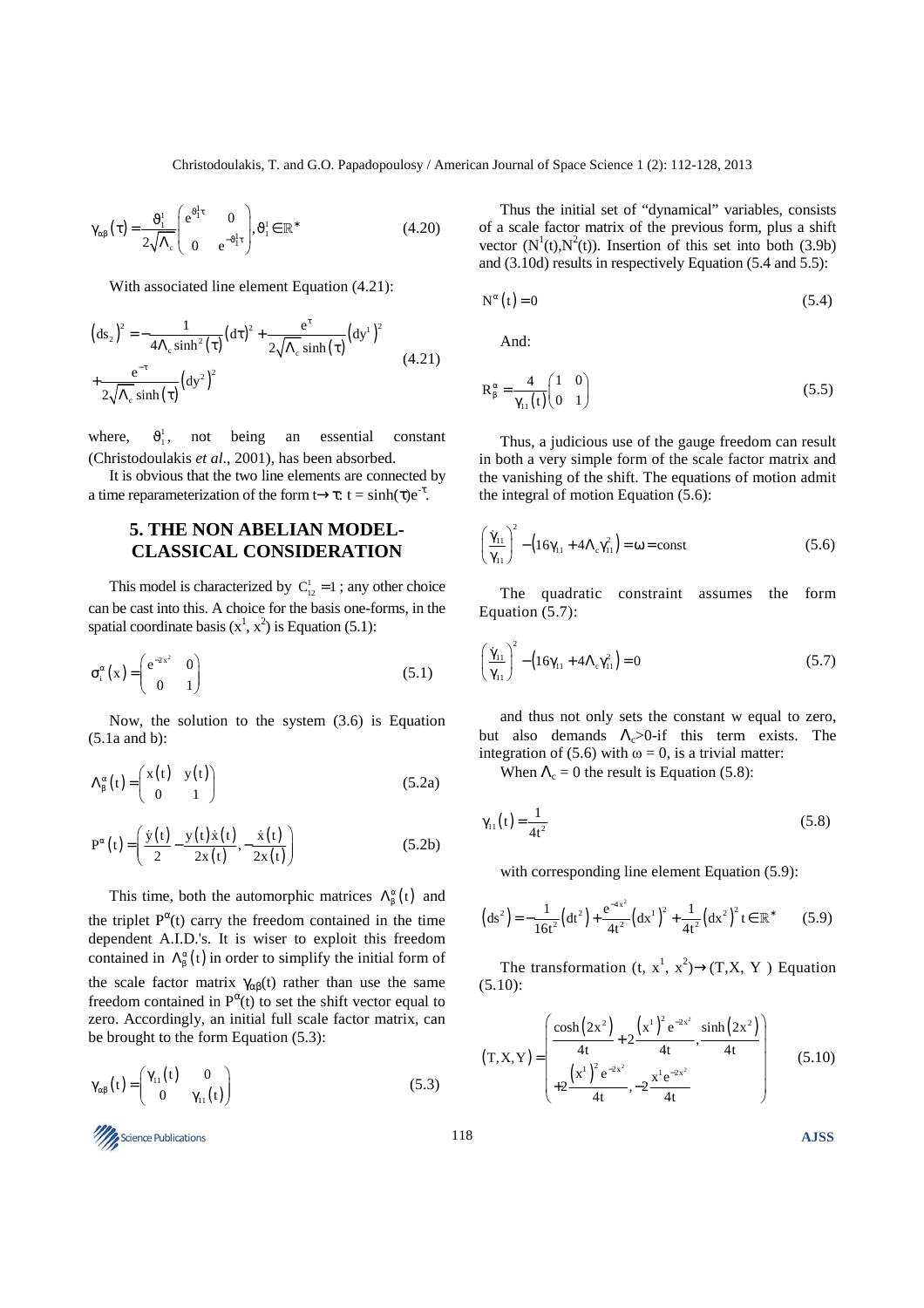Takes the standard Minkowski spacetime form to the line element above.

When  $\Lambda_c$  6 = 0 the result reads Equation (5.11):

$$
\gamma_{11}(t) = \frac{4}{16t^2 - \Lambda_c} \tag{5.11}
$$

The associated line element being Equation (5.12):

$$
(ds)^{2} = -\left(\frac{4}{16t^{2} - \Lambda_{c}}\right)^{2} (dt)^{2} + \frac{4e^{-4x^{2}}}{16t^{2} - \Lambda_{c}} (dx^{1})^{2} + \frac{4}{16t^{2} - \Lambda_{c}} (dx^{2})^{2} t \in \mathbb{R}_{*}
$$
\nWith  $\mathbb{R}_{*} = \mathbb{R} - \left[-\sqrt{\Lambda_{c}} / 4, \sqrt{\Lambda_{c}} / 4\right].$ 

\n(5.12)

# **6. QUANTUM DESCRIPTION OF The MODELS**

In trying to quantize gravity, one faces the problem of quantizing a constrained system. The main steps one has to follow are:

- Define the basic operators  $\hat{g}_{ij}$  and  $\hat{\pi}^{ij}$  and the canonical commutation relation they satisfy ⌢
- Define quantum operators  $\hat{H}_m$  whose classical counterparts are the constraint functions  $H_m$
- Define the quantum states  $\Psi[g]$  as the common null eigenvector of  $\hat{H}_m$ , i.e., those satisfying  $\hat{H}_m \Psi[g] =$ 0. (As a consequence, one has to check that  $\hat{H}_{m}$ ⌢ , form a closed algebra under the basic Canonical Commutation Relations (CCR)
- Find the states and define the inner product in the space of these states.

Concerning point (iii) it is pertinent to clarify the meaning of the imposition of the quantum constraints upon Ψ[g]. A straightforward (modulo regularization prescriptions) but tedious calculation shows that any functional which is not a scalar functional of the curvature and/or higher derivative curvature scalars does not solve the linear operator constraints. Therefore, the imposition of these conditions, ensures that the wave functional will be a (scalar) functional of the 3-geometry and not of the coordinate system on it. Then, the dynamical evolution is provided by the quadratic operator constraint; the consistency of the quantum algebra is, somehow, expected to guarantee that the final wave functional will be independent of the 4 dimensional coordinate system.

In the absence of a full solution to the problem, a partial solution, generally known as quantum cosmology, has been employed. This is an approximation to quantum gravity in which one freezes out all but a finite number of degrees of freedom and quantizes the rest. In this way one is left with a much more manageable problem that is essentially quantum mechanics with constraints. In principle, the dynamical variables are the components of a 2×2 symmetric scale factor matrix  $\gamma_{\alpha\beta}(t)$ 's, the lapse function N(t) and the shift vector  $N^{\alpha}(t)$ . The presence of the linear constraints-along with the conditional symmetries of the corresponding Hamiltonian-enable a reduction of the initial configuration space to a lower dimensional one, spanned by the curvature scalar characterizing the 2-geometry. The ultimate justification of this reduction is the fact that {from the point of view of the 2-geometry-the omitted degrees of freedom, are not physical but gauge (Christodoulakis *et al*., 2002a). It is true that at the classical level, the scale factor matrix, can be diagonalized on mass-shell-through a constant matrix e.g., (Christodoulakis *et al*., 2001) for the 3 dimensional analogous case-while the shift can be set equal to zero. However, if one intends to give weight to all states, one has to start with the most general form which is described by the 3 scale factors  $\gamma_{\alpha\beta}(t)$ 's and the lapse function N(t). The absence of  $H_{\alpha}$ 's due to the vanishing of the  $C_{\beta\gamma}^{\alpha}$ 's, implies that in principle all  $\gamma_{\alpha\beta}$ 's are candidates as arguments for the wave function which solves the quadratic constraint (Wheeler-DeWitt equation). This is in contrast to what happens in the Non Abelian case, where one combination of  $\gamma_{\alpha\beta}$ 's and  $C^{\alpha}_{\beta\gamma}$ 's, parameterize the reduced configuration space.

#### **6.1. Quantization of the Abelian Model**

In this section, we present a complete reduction of the initial configuration space for the Abelian geometry-by extracting as many gauge degrees of freedom, as possible. Two separate cases are considered; when the cosmological constant is present and when is not. In either case, a wave function which depends on one degree of freedom is found, by imposing on it, the quantum versions of all classical integrals of motion as additional conditions.

The Hamiltonian of the a Class A, spatially homogeneous cosmological system is H =  $N(t)H_0+N^{\alpha}(t)H_{\alpha}$ , where Equation (6.1):

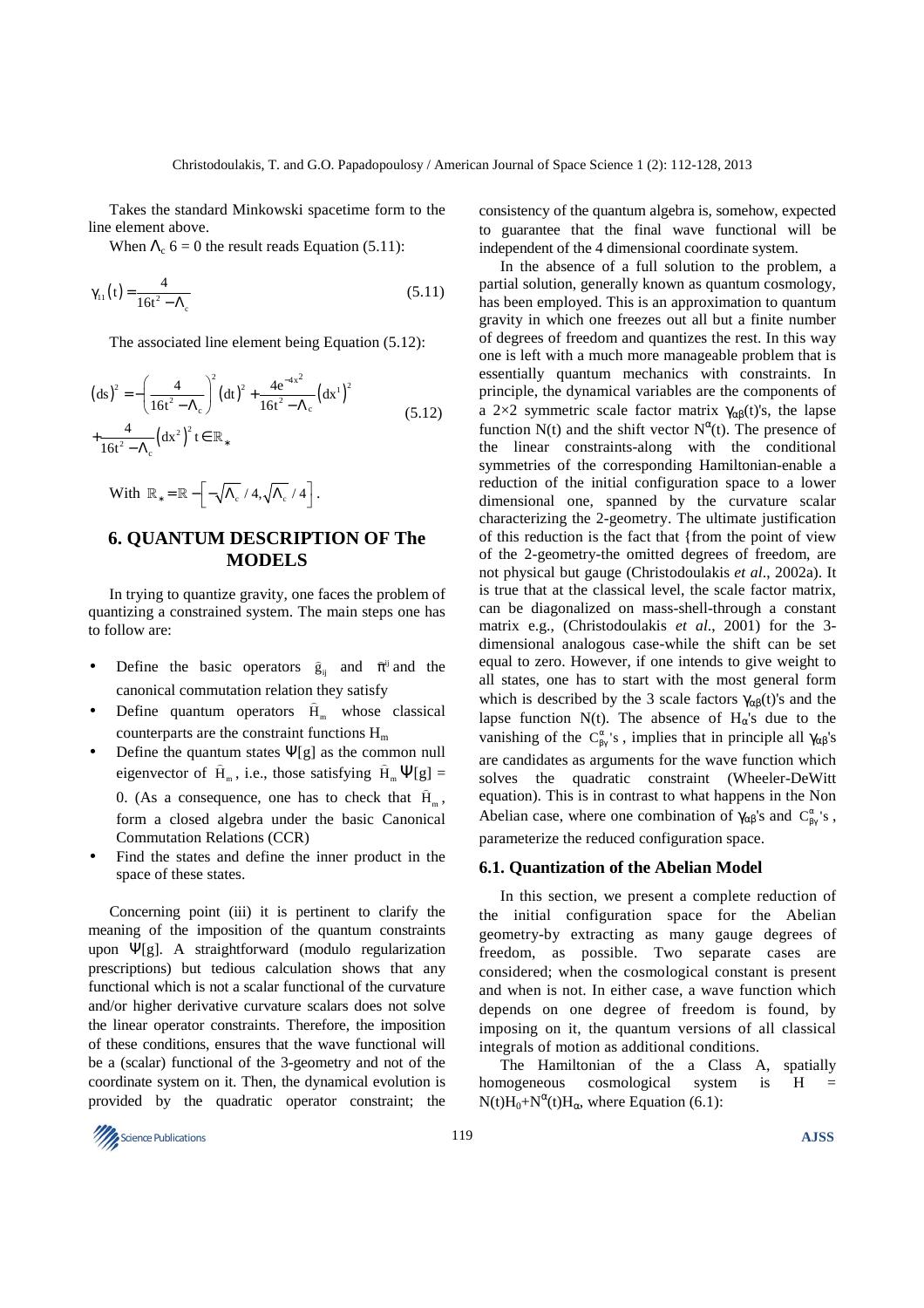$$
H_0 = \frac{1}{\sqrt[2]{\gamma}} L_{\alpha\beta\mu\nu} \pi^{\alpha\beta} \pi^{\mu\nu} + \sqrt{\gamma} (R + 2\Lambda)
$$
 (6.1)

is the quadratic constraint, with Equation (6.2):

$$
L_{\alpha\beta\mu\nu} = \gamma_{\alpha\mu}\gamma_{\beta\nu} + \gamma_{\alpha\nu}\gamma_{\beta\mu} - 2_{\gamma\alpha}\beta\gamma_{\mu\nu}
$$
  
\n
$$
R = C_{\mu\mu}^{\beta} C_{\theta\tau}^{\alpha} \gamma_{\alpha\beta} \gamma^{\theta\lambda} \gamma^{\mu} + 2C_{\beta\delta}^{\alpha} C_{\nu\alpha}^{\delta} \gamma^{\beta\nu} + 4C_{\mu\nu}^{\mu} C_{\beta\lambda}^{\beta} \gamma^{\nu\lambda}
$$
\n(6.2)

γ being the determinant of  $γ<sub>αβ</sub>$  and Equation (6.3):

$$
H_{\alpha} = 4C^{\mu}_{\alpha\rho}\gamma_{\beta\mu}\pi^{\beta\rho} \tag{6.3}
$$

Are the linear constraints. For all Class A Types, the canonical equations of motion, following from (6.1), are equivalent to Einstein's equations derived from line element-see (Sneddon, 1976) for the 3+1 dimensional analogous.

The quantities  $H_0$ ,  $H_\alpha$  are weakly vanishing (Dirac, 1950), i.e.  $H_0 \approx 0$ ,  $H_\alpha \approx 0$ . For the Class A ( $C_{\beta\gamma}^{\alpha} = 0$ ) Abelian Model, it can be seen {using the basic Poisson Brackets Relations (PBR's)  $\{\gamma_{\alpha\beta}, \pi^{\mu\nu}\} = S^{\mu\nu}_{\alpha\beta}$ -that these constraints are first class, obeying the following algebra Equation (6.4):

$$
\{H_0, H_\alpha\} = 0
$$
  
\n
$$
\{H_\alpha, H_\beta\} = -2C_{\alpha\beta}^\gamma H_\gamma,
$$
\n(6.4)

Which ensures their preservation in time, i.e.,  $H_0 \approx 0$ ,  $H_\alpha \approx 0$  and establishes the consistency of the action.

If we follow Dirac's general proposal (Dirac, 1950) for quantizing this action, we have to turn  $H_0$ ,  $H_\alpha$ , into operators annihilating the wave function Ψ.

In the Schrodinger representation Equation (6.5):

$$
\gamma_{\alpha\beta} \to \hat{\gamma}_{\alpha\beta} = \gamma_{\alpha\beta} \n\pi^{\alpha\beta} \to \hat{\pi}^{\alpha\beta} = -i \frac{\partial}{\partial_{\lambda\alpha\beta}},
$$
\n(6.5)

With the relevant operators, satisfying the basic Canonical Commutation Relations (CCR's) which correspond to the classical ones Equation (6.6):

$$
\left[\hat{\gamma}_{\alpha\beta},\pi^{\mu\nu}\right]=i\delta^{\mu\nu}_{\alpha\beta}=\frac{i}{2}\left(\delta^{\mu}_{\alpha}\delta^{\nu}_{\beta}+\delta^{\mu}_{\beta}\delta^{\nu}_{\alpha}\right)
$$
\n(6.6)

In the Abelian case,  $C_{\mu\nu}^{\alpha} = 0$ , thus the only operator which must annihilate the wave function, is  $\hat{H}_{0}$ ; and the

Wheeler-DeWitt equation  $\hat{H}_0 \Psi = 0$ , will produce a wave function, initially residing on a 3-dimensional configuration space-spanned by  $\gamma_{\alpha\beta}$ 's. If the linear constraints existed, a first reduction of the initial configuration space, would be possible (Kuchar, 1982). New variables, instead of the 3 scale factors, would emerge-say qi, with  $i<3$ . Then a new "physical" metric would be induced Equation (6.7):

⌢

$$
g^{ij} = L_{\alpha\beta\mu\nu} \frac{\partial q^i}{\partial \gamma_{\alpha\beta}} \frac{\partial q^j}{\partial \gamma_{\mu\nu}}
$$
 (6.7)

According to Kuchar's and Hajicek's (Kuchar, 1982) prescription, the "kinetic" part of  $H_0$  would have to be realized as the conformal Laplacian (in order for the equation to respect the conformal covariance of the classical action), based on the physical metric (6.7). In the presence of conditional symmetries, further reduction can take place, a new physical metric would then be defined similarly and the above mentioned prescription, would have to be used after the final reduction (Hájíček and Kuchař, 1990).

The Abelian case, is an extreme example in which all the linear constraints, vanish identically; thus no initial physical metric, exists -another peculiarity reecting the high spatial symmetry of the model under consideration. In compensation, a lot of integrals of motion exist ant the problem of reduction, finds its solution through the notion of "Conditional Symmetries". These linear in momenta integrals of motion, if seen as vector field on the configuration space spanned by  $\gamma_{\alpha\beta}$ 's, induce {through their integral curvesmotions of the form  $\tilde{\gamma}_{\alpha\beta} = \Lambda_{\alpha}^{\mu} \Lambda_{\beta}^{\nu} \gamma_{\mu\nu}, \Lambda \in GL(2,\mathbb{R})$  (section 2 of Christodoulakis *et al*., (2002a)) which not only are identical to the action of spatial difieomorphisms, but also describe the action of the automorphism group-since  $GL(2,R)$  is the Aut(G) which corresponds to the Abelian models.

The generators of this automorphism group, are (in a collective form and matrix notation) the following 4-one for each parameter Equation (6.8):

$$
\lambda_{(1)\beta}^{\alpha} = \begin{pmatrix} \alpha & \beta \\ \delta & \varepsilon \end{pmatrix}, I \in \{1, ..., 4\}
$$
 (6.8)

With the defining property Equation  $(6.9)$ :

$$
C^{\alpha}_{\mu\nu}\lambda^{\kappa}_{\alpha} = C^{\sigma}_{\mu\sigma}\lambda^{\sigma}_{\nu} + C^{\kappa}_{\sigma\nu}\lambda^{\sigma}_{\mu}.
$$
\n(6.9)

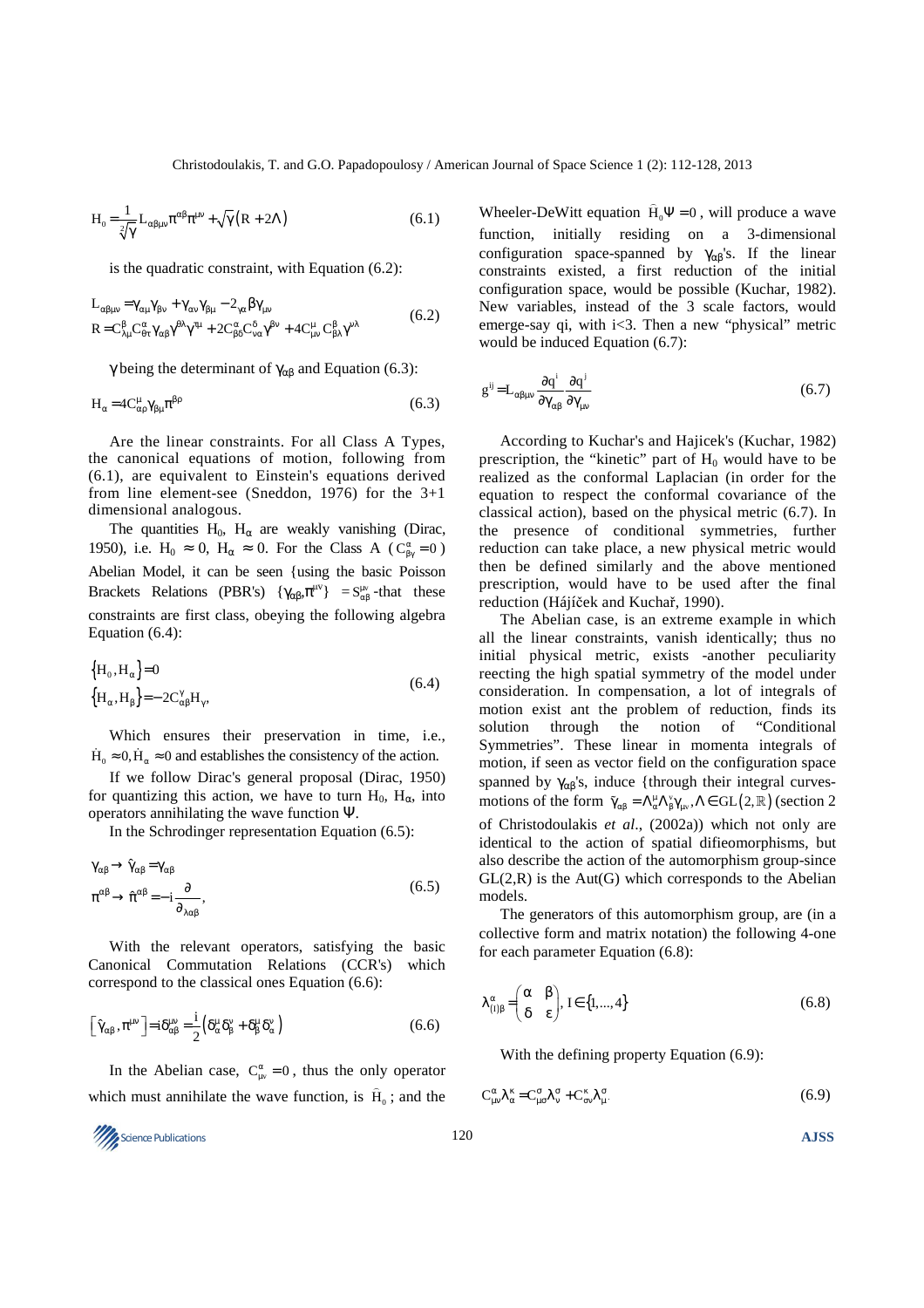Exponentiating all these matrices, one obtains the outer automorphism group of the Abelian model, since there is not Inner Automorphism subgroup (all structure constants vanish).

For full pure gravity, Hájíček and Kuchař (1990) has shown that there are no other first-class functions, homogeneous and linear in the momenta, except the linear constraints-ditto in 2+1 analysis. If however, we impose extra symmetries, such quantities may emergeas it will be shown. We are therefore-according to Dirac (Dirac, 1950) -justified to seek the generators of these extra symmetries; their quantum-operator analogues will be imposed as additional conditions on the wave function. The justification for such an action, is obvious since these generators correspond to spatial diffeomorphisms-which are the covariance of the theory. Thus, these additional conditions are expected to lead us to the final reduction, by revealing the true degrees of freedom. Such quantities are, generally, called in the literature "Conditional Symmetries" (Hájíček and Kuchař 1990).

From matrices (6.8), we can construct the linear-in momenta-quantities Equation (6.10):

$$
E_{(1)} = \lambda_{(1)\beta}^{\alpha} \gamma_{\alpha\rho} \pi^{\rho\beta}, \ I \in \{1, ..., 4\}
$$
 (6.10)

In order to write analytically these quantities, the following base is chosen Equation (6.11):

$$
\lambda_1 = \begin{pmatrix} 1 & 0 \\ 0 & -1 \end{pmatrix}, \lambda_2 = \begin{pmatrix} 0 & 1 \\ 0 & 0 \end{pmatrix}, \lambda_3 = \begin{pmatrix} 0 & 0 \\ 1 & 0 \end{pmatrix}, \lambda_4 = \begin{pmatrix} 1 & 0 \\ 0 & 1 \end{pmatrix}
$$
 (6.11)

It is straightforward to calculate the Poisson Brackets between  $E_{(I)}$  and  $H_0$  Equation (6.12):

$$
\left\{E_{(I)}, H_0\right\} = -2\Lambda N \sqrt{\gamma} \lambda_{(I)\alpha}^{\alpha} \tag{6.12}
$$

But, it holds that Equation (6.13):

$$
\dot{E}_{(I)}\Big{E_{(I)},H_0\Big{}} = -2\Lambda N \sqrt{\gamma} \lambda_{(I)\alpha}^{\alpha}
$$
\n(6.13)

-The last equality emerging by virtue of (6.12). Thus Equation (6.14):

$$
\dot{E}_{(1)}\Big\{E_{(1)},H_0\Big\}\!=\!0\!\Rightarrow E_{(1)}\!=\!K_{(1)}\!=\!\!const\text{an ts, I}\!\in\!\big\{1,2,3\big\}\quad(6.14)
$$

We therefore conclude that, when the cosmological constants is non vanishing, only the first three  $E_{(I)}$ , are firstclass and thus integrals of motion. If Λ vanishes, all the four

**121** AJSS

quantities, are first-class. Out of the three quantities  $E_{(I)}$ , only two are (functionally) independent , if we allow for the coefficients of the linear combination to be functions of the  $\gamma_{\alpha\beta}$ 's; if the coefficients are only allowed to be numbers, all three are (linearly) independent.

The algebra of  $E_{(I)}$  can be easily seen to be Equation (6.15):

$$
\left\{ \mathbf{E}_{(1)}, \mathbf{E}_{(1)} \right\} = -\frac{1}{2} \mathbf{C}_{\mathbf{U}}^{\mathbf{M}} \mathbf{E}_{(\mathbf{M})}, \mathbf{I}, \mathbf{J}, \mathbf{M} \in \{1, ..., 4\}
$$
 (6.15)

where, Equation (6.16):

$$
\left\{ \lambda_{(1)}, \lambda_{(1)} \right\} = C_{IJ}^{M} \lambda_{(M)}, I, J, M \in \{1, ..., 4\}
$$
 (6.16)

The square brackets denoting matrix commutation.

The non vanishing structure constants of the algebra  $(6.16)$ , are found to be Equation  $(6.17)$ :

$$
C_{12}^2 = 2C_{13}^3 = -2C_{23}^1 = 1 \tag{6.17}
$$

At this point, in order to achieve the desired reduction, we propose that the quantities  $E_{(I)}$ -with  $I \in \{1, \ldots, 3\}$  -must be promoted to operational conditions acting on the requested wave function Ψ-since they are first class quantities and thus integrals of motion (6.14). In the Schrodinger representation Equation (6.18):

$$
\widehat{E}_{(1)}\Psi = -i\lambda_{(1)\alpha}^{\tau}\gamma_{\tau\beta}\frac{\partial\Psi}{\partial\gamma_{\alpha\beta}} = K_{(1)}\Psi, \ I \in \{1,...,3\}
$$
\n(6.18)

In general, systems of equations of this type, must satisfy consistency conditions decreed by the Frobenious Theorem Equation (6.19):

$$
\hat{\mathbf{E}}_{(I)}\Psi = \mathbf{K}_{(I)}\Psi \implies \hat{\mathbf{E}}_{(I)}\hat{\mathbf{E}}_{(I)}\Psi = \mathbf{K}_{(I)}\mathbf{K}_{(I)}\Psi
$$
\n
$$
\hat{\mathbf{E}}_{(I)}\Psi = \mathbf{K}_{(I)}\Psi \implies \hat{\mathbf{E}}_{(I)}\hat{\mathbf{E}}_{(I)}\Psi = \mathbf{K}_{(J)}\mathbf{K}_{(I)}\Psi
$$
\n(6.19)

Subtraction of these two and usage of (6.15), results in Equation (6.20):

$$
K_{\mathbf{U}}^{\mathbf{M}}\widehat{\mathbf{E}}_{(\mathbf{M})}\Psi=0 \Longrightarrow C_{\mathbf{U}}^{\mathbf{M}}\mathbf{K}_{(\mathbf{M})}=0
$$
\n(6.20)

This relation constitutes a selection rule for the numerical values of the integrals of motion. In view of the Lie Algebra (6.17), selection rule (6.20) sets  $K_1 = K_2$  $=$  K<sub>3</sub> = 0. This fact restores the action of the difieomorphisms as covariances of the quantum theory,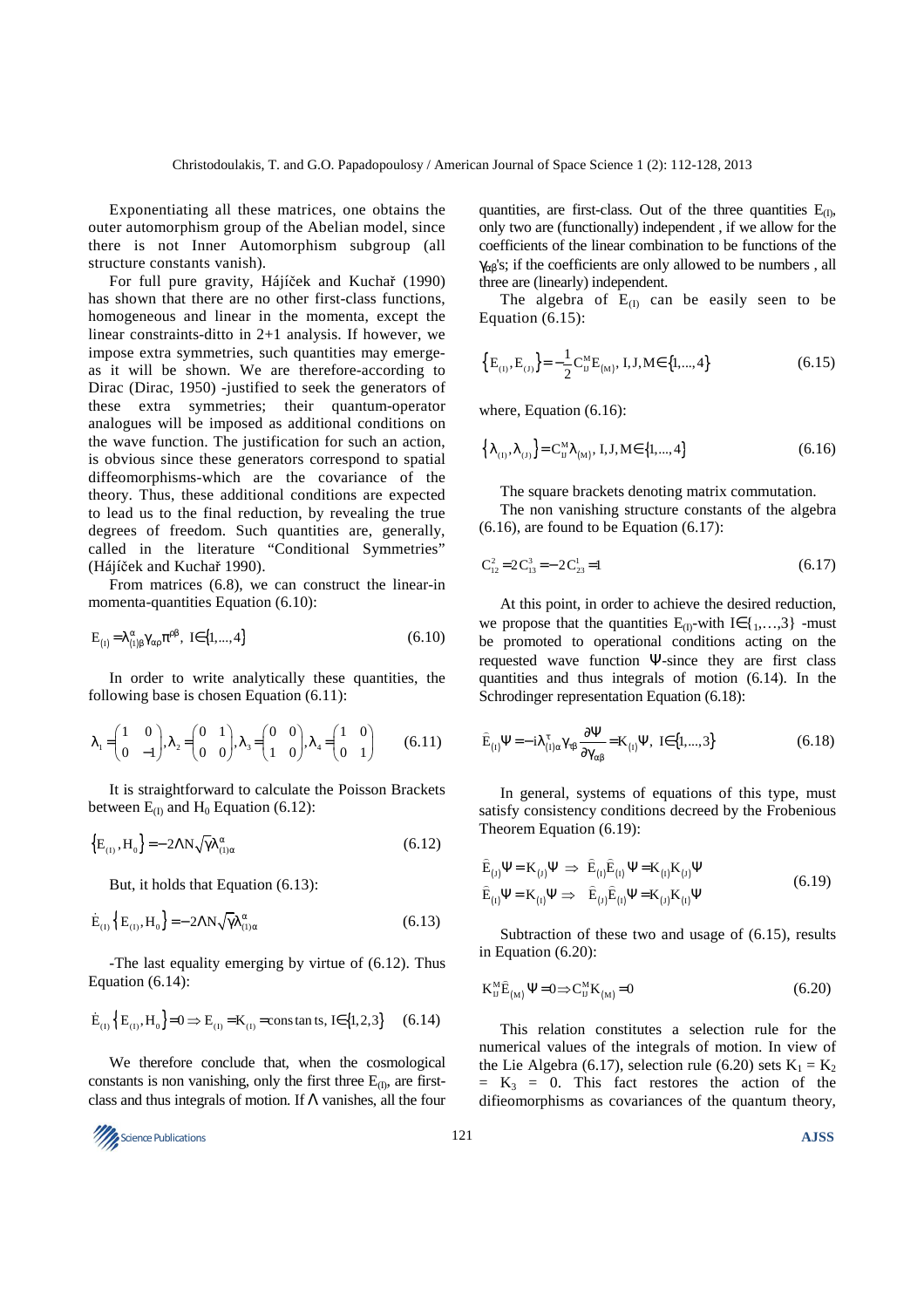in the sense that now, we have conditions of the form  $\hat{E}_{(1)}\Psi = 0$ . On the contrary, if we also had E(4) (as is the

case  $\Lambda = 0$ ) then K4 would remain arbitrary. With this outcome and using the method of characteristics (Carabedian, 1986), the system of the two functionally independent P.D.E.'s (6.18), can be integrated. The result is Equation (6.21):

$$
\Psi = \Psi(\gamma) \tag{6.21}
$$

i.e., an arbitrary function of γ-the determinant of the scale factor matrix. Note that the solution (6.21) would have not changed if another base for the generators had been chosen. However, such a choice would have had affected the form of the system (6.18).

The next step, is to construct the Wheeler-DeWitt equation which is to be solved by the wave function (6.21). The degree of freedom, is 1; the q =  $\gamma$ . According to Kuchar's proposal (Kuchar, 1982), upon quantization, the kinetic part of Hamiltonian is to be realized as the conformal Beltrami operator-based on the induced physical metric {according to (6.7), with  $q = \gamma$  Equation (6.22):

$$
g^{11} = L_{\alpha\beta\mu\nu} \frac{\partial \gamma}{\partial \gamma_{\alpha\beta}} \frac{\partial \gamma}{\partial \gamma_{\mu\nu}} = L_{\alpha\beta\mu\nu} \gamma^2 \gamma^{\alpha\beta} \gamma^{\mu\nu} \stackrel{\text{first of (6.2)}}{=} -4\gamma^2 \tag{6.22}
$$

In the Schrodinger representation Equation (6.23):

$$
\frac{1}{2}L_{\alpha\beta\mu\nu}\pi^{\alpha\beta}\pi^{\mu\nu} \to -\frac{1}{2}L_c^2
$$
\n(6.23)

where, Equation (6.24):

$$
\Box_c^2 = \Box^2 = \frac{1}{\sqrt{g_{11}}} \partial \gamma \left\{ \sqrt{g_{11}} g^{11} \partial \gamma \right\} \tag{6.24}
$$

Is the 1-dimensional Laplacian based on g11 ( $g^{11}g_{11}$  = 1). Note that in 1-dimension the conformal group is totally contained in the G.C.T. group, in the sense that any conformal transformation of the metric cannot produce any change in the-trivial-geometry and is thus reachable by some G.C.T. Therefore, no extra term in needed in (6.24), as it can also formally be seen by taking the limit n  $= 1$ , R = 0 in the general definition Equation (6.25):

$$
\Box_c^2 = \Box^2 + \frac{(d-2)}{4(d-1)} R = \Box^2
$$
 (6.25)

Thus Equation (6.26):



$$
H_0 \to \hat{H}_0 = 2\gamma \partial \gamma (\gamma \partial \gamma) + 2\Lambda \gamma \tag{6.26}
$$

So, the Wheeler-DeWitt equation -by virtue of (6.21)- , reads Equation (6.27):

$$
\hat{H}_0 \Psi = \gamma^2 \Psi'' + \gamma \Psi' + \gamma \Lambda \Psi = 0 \tag{6.27}
$$

The general solution to this equation, is Equation (6.28):

$$
\Psi(\gamma) = c_1 J_0 \left( 2 \sqrt{\gamma \Lambda} \right) + c_2 Y_0 \left( 2 \sqrt{\gamma \Lambda} \right) \tag{6.28}
$$

where,  $J_n$  and  $Y_n$ , are the Bessel Functions of the first and second kind respectively -both of zero order- and  $c_1$ ,  $c<sub>2</sub>$ , arbitrary constants. Some comments on this wave function. Indeed, at first sight, the fact that Ψ depends only on one argument and particularly on γ, seems to point to some undesirable degeneracy regarding anisotropy; classically  $\gamma$  can be gauged to et and thus it seems as though the anisotropy parameter does not enter Ψ at all. If, however, we reflect thoroughly, we will realize that this objection rests strongly on a -not generally accepted-mingling of the classical notion of anisotropy and the interpretation of the wave function. Indeed if we adopt the interpretation that the wave function  $\Psi$  (along with a suitable measure), is to give weight to all configurations parameterized by  $\gamma_{\alpha\beta}$ , then the anisotropic configuration will, in general, acquire different probabilities. The degeneracy occurs only between two different anisotropic configurations with the same determinant γ. In compensation the scheme proposed here, avoids the gauge degrees of freedom as much as possible. The final probabilistic interpretation must await the selection of a proper measure.

If the cosmological constant  $\Lambda$  is zero, some changes will take place. The first concerns the obvious alteration to the potential in the Hamiltonian; it vanishes. This consequently, causes an alteration to the Poisson Bracket (6.12), which takes the form Equation (6.29):

$$
\{E_{(1)}, H_0\} = 0, I \in \{1, ..., 4\}
$$
\n(6.29)

while, (6.15) still holds. Thus in the present case, there are four integrals of motion-instead of three. Also, the P.D.E. system (6.18) consists of four members (instead of three), but now out of the four quantities  $E_{(I)}$ , only three are functionally independent; the previous two, plus  $E_{(4)}$ . Again, using the method of characteristics (Carabedian, 1986), the system of the three functionally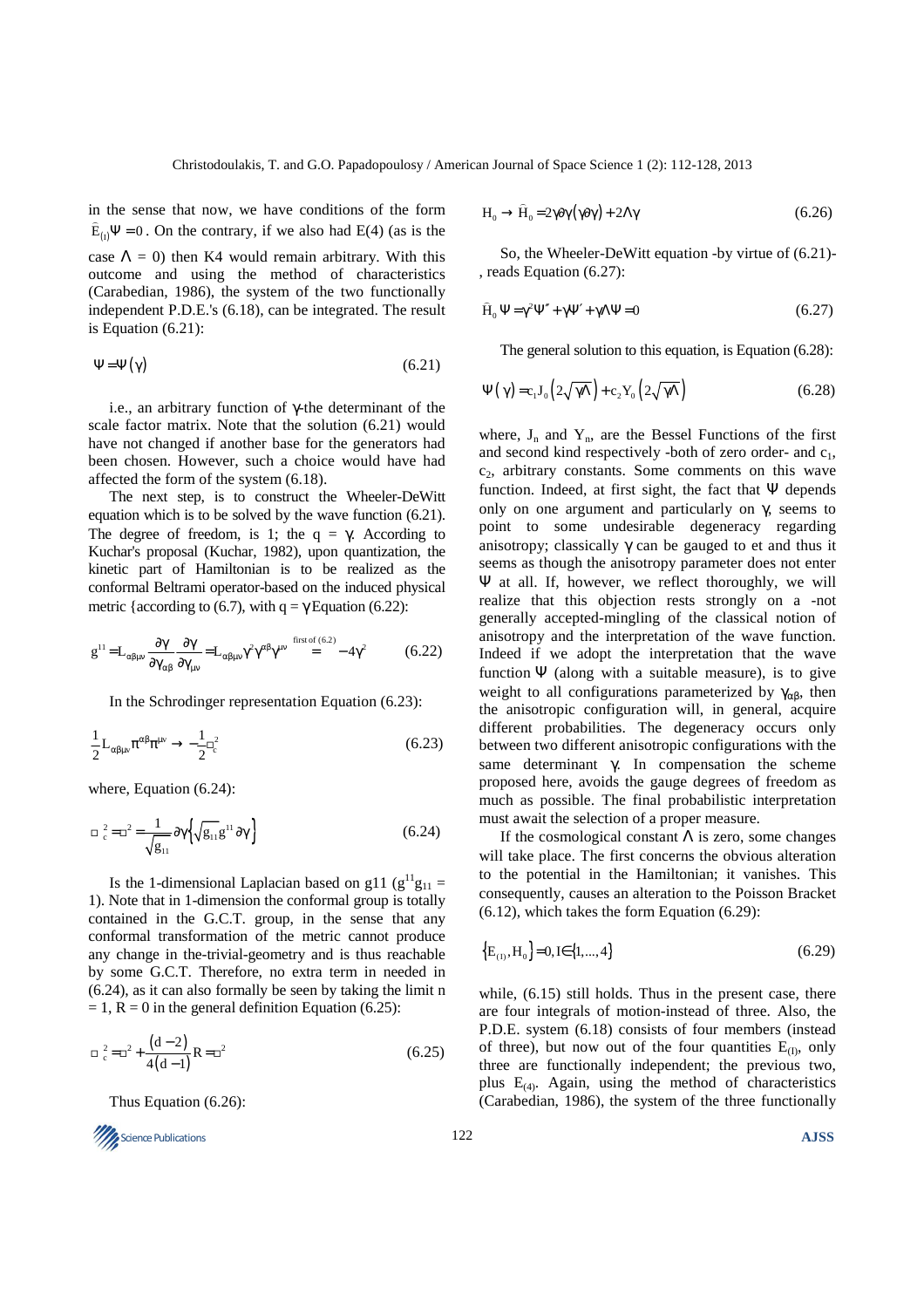independent P.D.E.'s (6.18), can be integrated. The result is Equation (6.30):

$$
\Psi = c_1 \gamma^{iK_4/2} \tag{6.30}
$$

where,  $\gamma$  is the determinant of the scale factor and K4, the remaining constant {according to selection rule (6.20).

The fact that this wave function does not depend on any combination of  $\gamma_{\alpha\beta}$ 's in an arbitrary manner (i.e. Ψ is not an arbitrary function of  $\gamma_{\alpha\beta}$ 's), might be taken as an indication that no reduced Wheeler-DeWitt equation can be written. On the other hand, this wave function does contain an arbitrary constant which, at the classical level is not essential (the model is 2+1 Minkowski spacetime). Thus, it would not be harmful if the value of this constant were to be fixed by the quantum dynamics. These thoughts lead to the following compromise; the initial configuration space, should be the minisuperspace i.e., we should write the Wheeler-DeWitt equation, based on the supermetric  $L^{\alpha\beta\mu\nu}$ .

In the Schrodinger representation Equation (6.31):

$$
\frac{1}{2}L_{\alpha\beta\mu\nu}\pi^{\alpha\beta}\pi^{\mu\nu}\to -\frac{1}{2}\Box_{c}^{2}
$$
\n(6.31)

Thus using  $(A.11)$ ,  $(A.13)$ ,  $(A.14)$  for  $n = 2$  and D  $= 3$ , one may find respectively-see appendix Equation (6.32 and 6.33):

$$
R = 2 \tag{6.32}
$$

$$
L_{\alpha\beta\mu\nu}\Gamma^{\alpha\beta\mu\nu}_{\kappa\lambda} = -\gamma_{\kappa\lambda} \tag{6.33}
$$

And Equation (6.34):

$$
\Box_c^2 = L_{\alpha\beta\mu\nu} \frac{\partial}{\partial \gamma_{\alpha\beta}\gamma_{\mu\nu}} + \gamma_{k\lambda} \frac{\partial}{\partial \gamma_{\kappa\lambda}} + \frac{1}{4}
$$
 (6.34)

Then Kuchar's proposal for the Hamiltonian reads Equation (6.35):

$$
H_0 \to \hat{H}_0 = -\frac{1}{2} \left( L_{\alpha\beta\mu\nu} \frac{\partial}{\partial \gamma_{\alpha\beta} \gamma_{\mu\nu}} + \gamma_{\kappa\lambda} \frac{\partial}{\partial \gamma_{\kappa\lambda}} + \frac{1}{4} \right)
$$
(6.35)

Substitution of the wave function  $(6.30)$  in the Wheeler-DeWitt equation  $\hat{H}_0 \Psi = 0$ , with  $\hat{H}_0$  given by the previous relation, determines the constant  $K<sub>4</sub>$ . The outcome is Equation (6.36):

$$
\Psi = c_1 \gamma^{1/4} + c_2 \gamma^{-1/4} \tag{6.36}
$$

The constants  $c_1$ ,  $c_2$ , remain arbitrary and may be fixed after the selection of a proper measure via normalizability requirements.

#### **6.2. Quantization of the Non Abelian Model**

In the present section, the quantization of the Non Abelian model, is exhibited. This model is a Class B since  $C_{\mu\nu}^{\mu} \neq 0$ . Class B Cosmological Models, have a peculiarity; if the simplifying hypothesis of homogeneity, is inserted in the Einstein-Hilbert action, the reduced action obtained, will result in equations of motion which are, in general, not equivalent to the equations one gets by the imposition of the same hypothesis, directly on the full Einstein's Field Equations. This situation does not occur for the case of Class A models. Suppose that one adopts the canonical analysis in the framework of the Hamiltonian description. Then, the problem of the existence of a "valid" Hamiltonian (i.e., of a Hamiltonian which produces equations of motion equivalent to the corresponding Einstein equations), arises. A great many of works have dealt with the problem (Christodoulakis *et al*. (1996) and the references therein). The conclusion was that for Class B spacetimes, with a general scale factor matrix  $\gamma_{\alpha\beta}(t)$ , a valid Hamiltonian is not known-a serious drawback since one major aim of the Hamiltonian approach, is the quantization of the system under discussion.

Though it is extremely difficult to attack this problem, partial solutions have been given in (Christodoulakis *et al*., 1996). Indeed, in that work, a Hamiltonian constructed out of the scale factor matrix  $\gamma_{\alpha\beta}(t)$  and the structure constants  $C_{\mu\nu}^{\alpha}$ , which resembles in form the Hamiltonian for the Class A models, is constructed and sufficient conditions on the various parts of that Hamiltonian are given, in order for it to be valid. The set of these conditions is large, the conditions themselves a little complicated and auxiliary quantities enter the scheme. But, in 2+1 analysis, not all are needed; the equations of motion, are nothing but the derivatives of the linear constraints-a fact which simplifies the system of the conditions to be satisfied and the procedure of identifications.

Thus, following the entire procedure described in (Christodoulakis *et al*., 1996), the following results are obtained.

The valid Hamiltonian for the Non Abelian Model, is Equation (6.37):

$$
H = N(t) \left( \frac{1}{2} \Theta_{\alpha \beta \mu \nu} \pi^{\alpha \beta} \pi^{\mu \nu} + V \right) + 4N^{\rho}(t) C_{\rho \alpha}^{\kappa} \gamma_{\kappa \beta}(t) \pi_{\alpha \beta} \tag{6.37}
$$

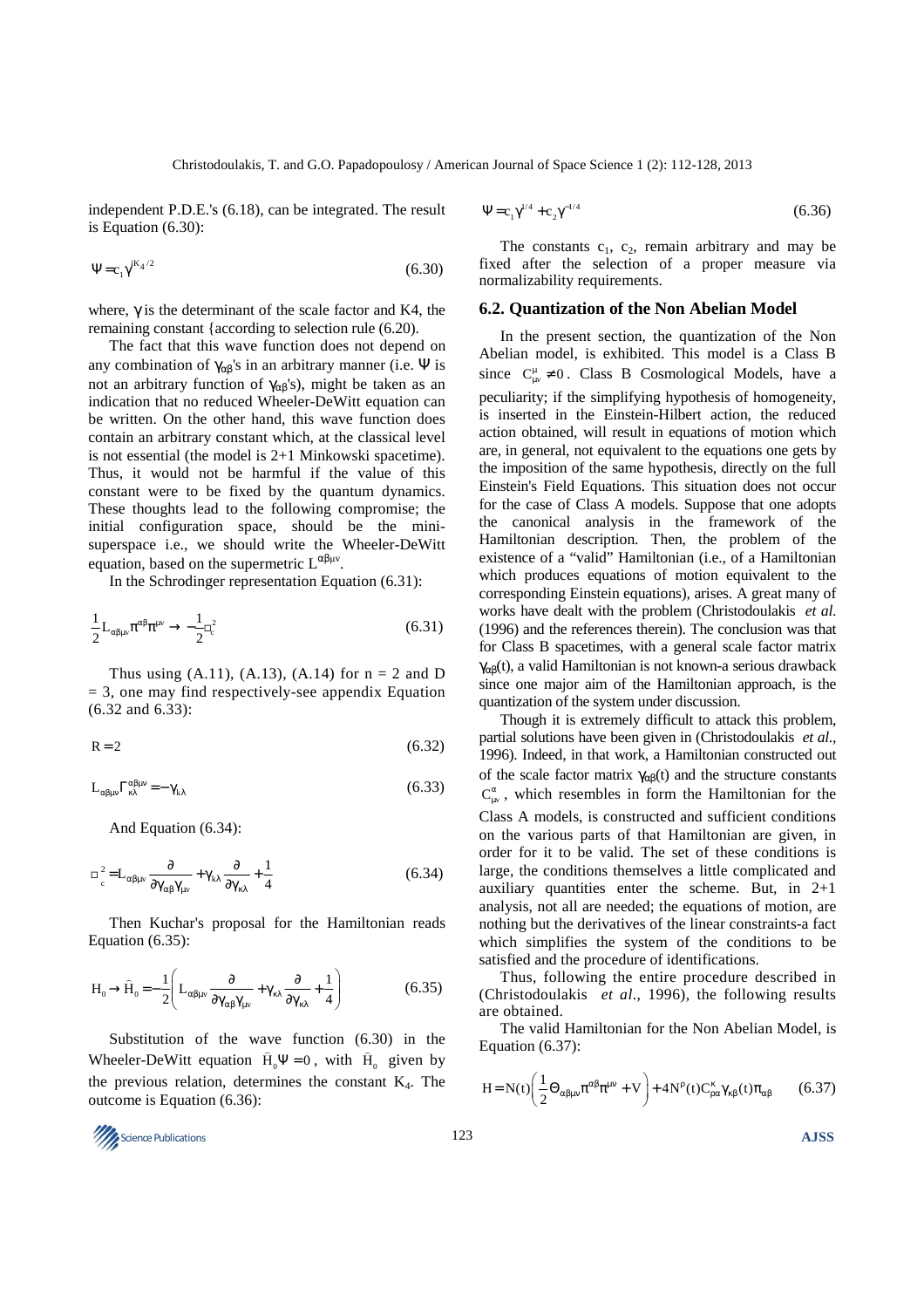where, Equation (6.38a to d):

$$
\Theta_{\alpha\beta\mu\nu} = \frac{1}{6q} \Big( \sum_{\alpha\beta} \gamma_{\mu\nu} + \sum_{\mu\nu} \gamma_{\alpha\beta} \Big)
$$
\n(6.38a)

$$
-\frac{1}{6}(\gamma_{\alpha\mu}\gamma_{\beta\nu}+\gamma_{\alpha\nu}\gamma_{\beta\mu})+\gamma_{\alpha\beta}\gamma_{\mu\nu}
$$

$$
\sum_{\alpha\beta} = C_{\tau\xi}^{\tau} \left( C_{\phi\alpha}^{\omega} \gamma_{\alpha\beta} + C_{\phi\beta}^{\omega} \gamma_{\alpha\alpha} \right) \gamma^{\xi\phi} \tag{6.38b}
$$

$$
q = C^{\alpha}_{\beta\mu} C^{\beta}_{\alpha\mu} \gamma^{\mu\nu} \tag{6.38c}
$$

$$
V = -12R - 3\Lambda \tag{6.38d}
$$

The quantity q is scalar under the action of the automorphism group, corresponds to the unique curvature scalar of the spatial surfaces of simultaneity t  $q = \frac{R}{8}$  $\sum_{i} \left( q = \frac{R}{8} \right)$  and thus exhibits the only true degree of

freedom-as far as the 2-geometry is concerned.

The corresponding scalar (under the action of the automorphism group) Lagrangian is Equation (6.39):

$$
L = \frac{1}{2N(t)} \left( \Theta^{\alpha\beta\mu\nu} K_{\alpha\beta} K_{\mu\nu} \right) - N(t) V \tag{6.39}
$$

where  $\Theta^{\alpha\beta\mu\nu}$  is the inverse of  $\Theta_{\alpha\beta\mu\nu}$  Equation (6.40):

$$
\Theta^{\alpha\beta\mu\nu}\Theta_{\mu\nu\kappa\lambda} = \delta^{\alpha\beta}_{\kappa\lambda} \tag{6.40}
$$

Given by Equation (6.41a to k):

$$
\Theta^{\alpha\beta\mu\nu} = \Delta^{\alpha\beta\mu\nu} + c_1 \left( S^{\alpha\beta} G^{\mu\nu} + S^{\mu\nu} G^{\alpha\beta} \right)
$$
  
+
$$
c_2 \left( S^{\alpha\beta} S^{\mu\nu} \right) + c_3 \left( G^{\alpha\beta} G^{\mu\nu} \right)
$$
 (6.41a)

$$
\omega = \frac{1}{6q} \tag{6.41b}
$$

$$
c_1 = -\frac{\omega(1+\Gamma\omega)}{1+2\Gamma\omega+\Gamma^2\omega^2-GS\omega^2}
$$
 (6.41c)

$$
c_2 = \frac{G\omega^2}{1 + 2\Gamma\omega + \Gamma^2\omega^2 - GS\omega^2}
$$
 (6.41d)

$$
c_3 = \frac{S\omega^2}{Gs\omega^2 - (1 + \Gamma\omega)^2}
$$
 (6.41e)

$$
\frac{1}{24}
$$
 Science Publications

$$
\Delta^{\alpha\beta\mu\nu} = -\frac{3}{2} \left( \gamma^{\alpha\mu} \gamma^{\beta\nu} + \gamma^{\alpha\nu} \gamma^{\beta\mu} \right) + \frac{9}{5} \gamma^{\alpha\beta} \gamma^{\mu\nu} \tag{6.41f}
$$

$$
S^{\alpha\beta} = \Delta^{\alpha\beta\mu\nu} \Sigma_{\mu\nu} \tag{6.41g}
$$

$$
G^{\alpha\beta} = \Delta^{\alpha\beta\mu\nu}\gamma_{\mu\nu} \tag{6.41h}
$$

$$
S = \Delta^{\alpha\beta\mu\nu} \Sigma_{\alpha\beta} \Sigma_{\mu\nu} \tag{6.41i}
$$

$$
G = \Delta^{\alpha\beta\mu\nu}\gamma_{\alpha\beta}\gamma_{\mu\nu} \tag{6.41j}
$$

$$
\Gamma = \Delta^{\alpha\beta\mu\nu} \gamma_{\alpha\beta} \Sigma_{\mu\nu} \tag{6.41k}
$$

And Equation (6.42):

$$
K_{\alpha\beta}(t) = \dot{\gamma}_{\alpha\beta}(t) - 2N^{\phi}(t) \left(C^{\rho}_{\phi\alpha} + C^{\rho}_{\phi\beta} \gamma_{\rho\alpha}\right)
$$
 (6.42)

While Equation (6.43):

$$
\pi^{\alpha\beta} = \Theta^{\alpha\beta\mu\nu} \mathbf{K}_{\mu\nu} \tag{6.43}
$$

By inversion of the equation Equation (6.44):

$$
\dot{\gamma}_{\alpha\beta} = \frac{\partial H}{\partial \pi^{\alpha\beta}} \tag{6.44}
$$

Again upon quantization, following Kuchar's proposal, in the Schrodinger representation Equation (6.45):

$$
\frac{1}{2}\Theta_{\alpha\beta\mu\nu}\pi^{\alpha\beta}\pi^{\mu\nu}\to -\frac{1}{2}\Box_{c}^{2}
$$
\n(6.45)

Where Equation (6.46):

$$
\Box_c^2 = \Box^2 = \frac{1}{\sqrt{g_{11}}} \partial_\gamma \left\{ \sqrt{g_{11}} g^{11} \partial_\gamma \right\} \tag{6.46}
$$

is the 1-dimensional Laplacian based on the "physical metric"  $g_{11}$  Equation (6.47):

$$
g^{11} = \Theta_{\alpha\beta\mu\nu} \frac{\partial q}{\partial \gamma_{\alpha\beta}} \frac{\partial q}{\partial \gamma_{\mu\nu}} = \frac{2}{3} q^2
$$
 (6.47)

With  $g^{11}g_{11} = 1$ -similarly to the Abelian case. It has been mentioned that in 1-dimension the conformal group is totally contained in the G.C.T. group, in the sense that any conformal transformation of the metric cannot produce any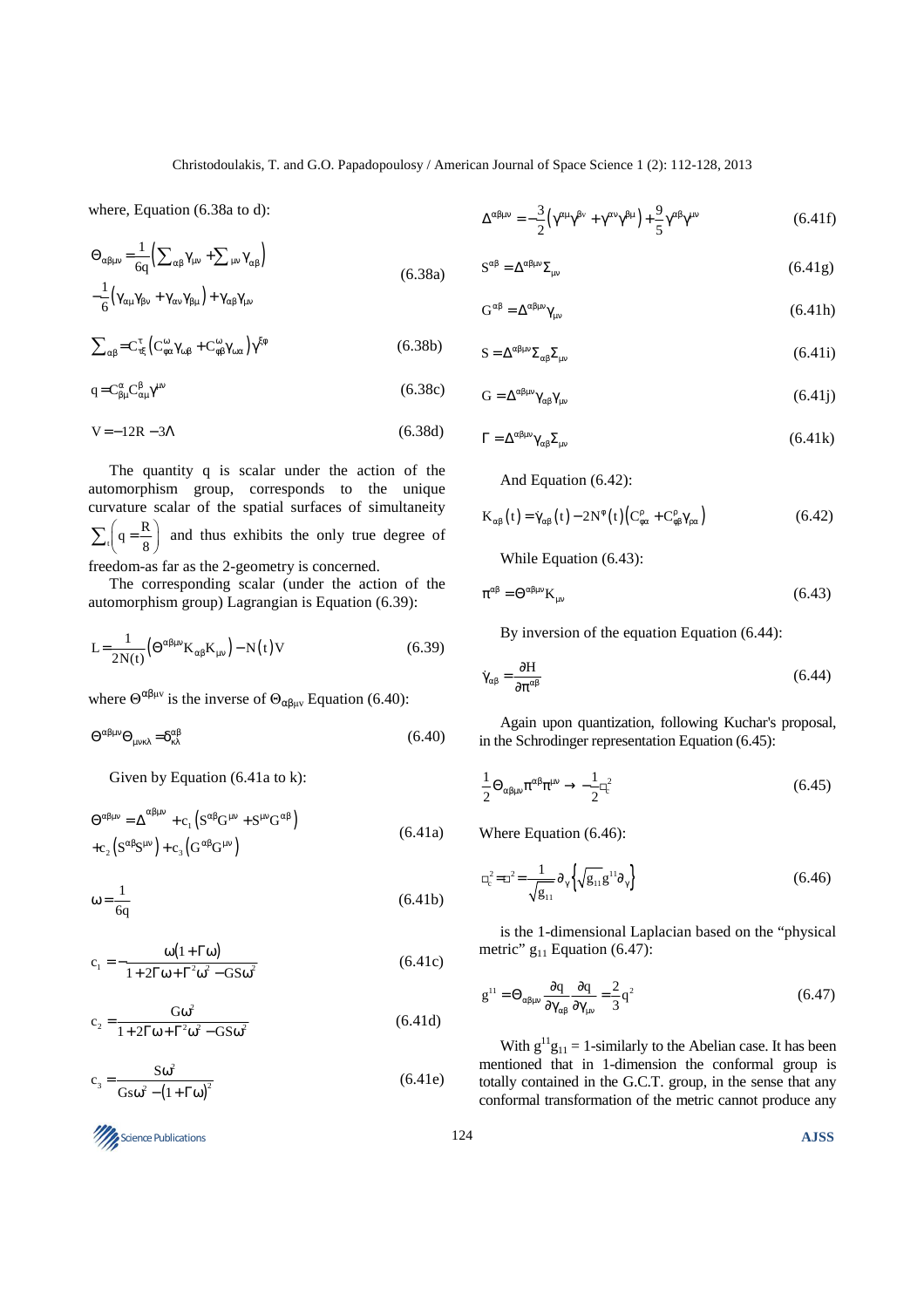change in the-trivial-geometry and is thus reachable by some G.C.T. Therefore, no extra term in needed in (6.46), as it can also formally be seen by taking the limit  $n = 1$ ,  $R =$ 0 in the general definition Equation (6.48):

$$
u_c^2 = u^2 + \frac{(d-2)}{4(d-1)}R = u^2
$$
\n(6.48)

Thus Equation (6.49):

$$
H_0 \to \hat{H}_0 = -\frac{1}{3} q \partial_q (q \partial_q) - 3(4q + \Lambda)
$$
 (6.49)

So, the Wheeler-DeWitt equation now, reads Equation (6.50):

$$
\hat{H}_0 \Psi = \frac{q^2}{3} \Psi''(q) - \frac{q}{3} \Psi'(q) - 12q \Psi(q) - 3\Lambda \Psi(q) = 0 \quad (6.50)
$$

The general solution to this equation, for  $\Lambda \neq 0$ , is Equation (6.51):

$$
\Psi(\gamma) = c_1 J_{6i\sqrt{\Lambda}} \left( 12\sqrt{q} \right) + c_2 J -_{6i\sqrt{\Lambda}} \left( 12\sqrt{q} \right) \tag{6.51}
$$

where,  $J_n$ , is the Bessel Function of the first kind and  $c_1$ , c<sub>2</sub>, arbitrary constants.

If  $\Lambda$  vanishes, the solution is Equation (6.52):

$$
\Psi(\gamma) = c_3 I_0 \left( 12 \sqrt{q} \right) + c_4 Y_0 \left( 12 \sqrt{q} \right)
$$
 (6.52)

where,  $Y_n$  is the Bessel Function of the second kind and c3, c4, arbitrary constants.

#### **6.3. The Equivalence of the State Spaces**

In our examples the classical Geometries are either Minkowski spaces or Spaces of Constant curvature, which in three dimensions implies maximal symmetry. Thus, the 3 curvature invariants suffice to characterize the space. We therefore take the following set of invariant relations Equation (6.53a to c):

$$
Q_1 = R_A^A \tag{6.53a}
$$

$$
Q_2 = R_B^A R_A^B - \frac{R^2}{3}
$$
 (6.53b)

$$
Q_3 = R_B^A R_T^B R_A^T - \frac{R^3}{9}
$$
 (6.53c)

**125 AJSS AJSS** 

Now, in Gauss normal coordinates, a three dimensional spatially homogeneous metric takes the form Equation (6.54):

$$
g_{AB} = \begin{pmatrix} -1 & 0 & 0 \\ 0 & g_{11} & g_{12} \\ 0 & g_{12} & g_{22} \end{pmatrix}
$$
 (6.54)

where, the spatial part  $g_{ii}$  is Equation (6.55):

$$
g_{ij} = \sigma_i^{\alpha} \sigma_j^{\beta} \gamma_{\alpha\beta} \tag{6.55}
$$

For the scale factor matrix  $\gamma_{\alpha\beta}$  we assume three arbitrary functions of time, i.e., we depart from the classical solutions yet keeping ourselves within the class of spatially homogeneous three-geometries. If we now use the one-forms appropriate for the Abelian and non-Abelian symmetry group, we get, as expected from the theorem of section 2, the following results concerning the pair designated by the vanishing of the cosmological constant(containing the two cosmological parameterizations of 3d Minkowski space).

Abelian,  $\Lambda = 0$  Equation (6.56a to c):

$$
Q_1 = -2G_0^0 \t\t(6.56a)
$$

$$
Q_2 = \frac{2}{3} (G_0^0)^2
$$
 (6.56b)

$$
Q_3 = -\frac{10}{9} (G_0^0)^3
$$
 (6.56c)

Non Abelian,  $\Lambda = 0$  Equation (6.57a to c):

$$
\mathbf{Q}_1 = -2\mathbf{G}_0^0 \tag{6.57a}
$$

$$
Q_2 = \frac{2}{3} (G_0^0)^2 - 2 \gamma^{\alpha \beta} G_\alpha^0 G_\beta^0
$$
 (6.57b)

$$
Q_3 = -\frac{10}{9} (G_0^0)^3 + 3\gamma^{\alpha\beta} G_\alpha^0 G_\beta^0
$$
 (6.57c)

While, when a cosmological constant exists, the corresponding pair (containing the two cosmological parameterizations of 3d Maximally Symmetric space) gives the following set of relations.

Abelian,  $\Lambda \neq 0$  Equation (6.58a to c):

$$
Q_1 = -2(G_0^0 + \Lambda) \tag{6.58a}
$$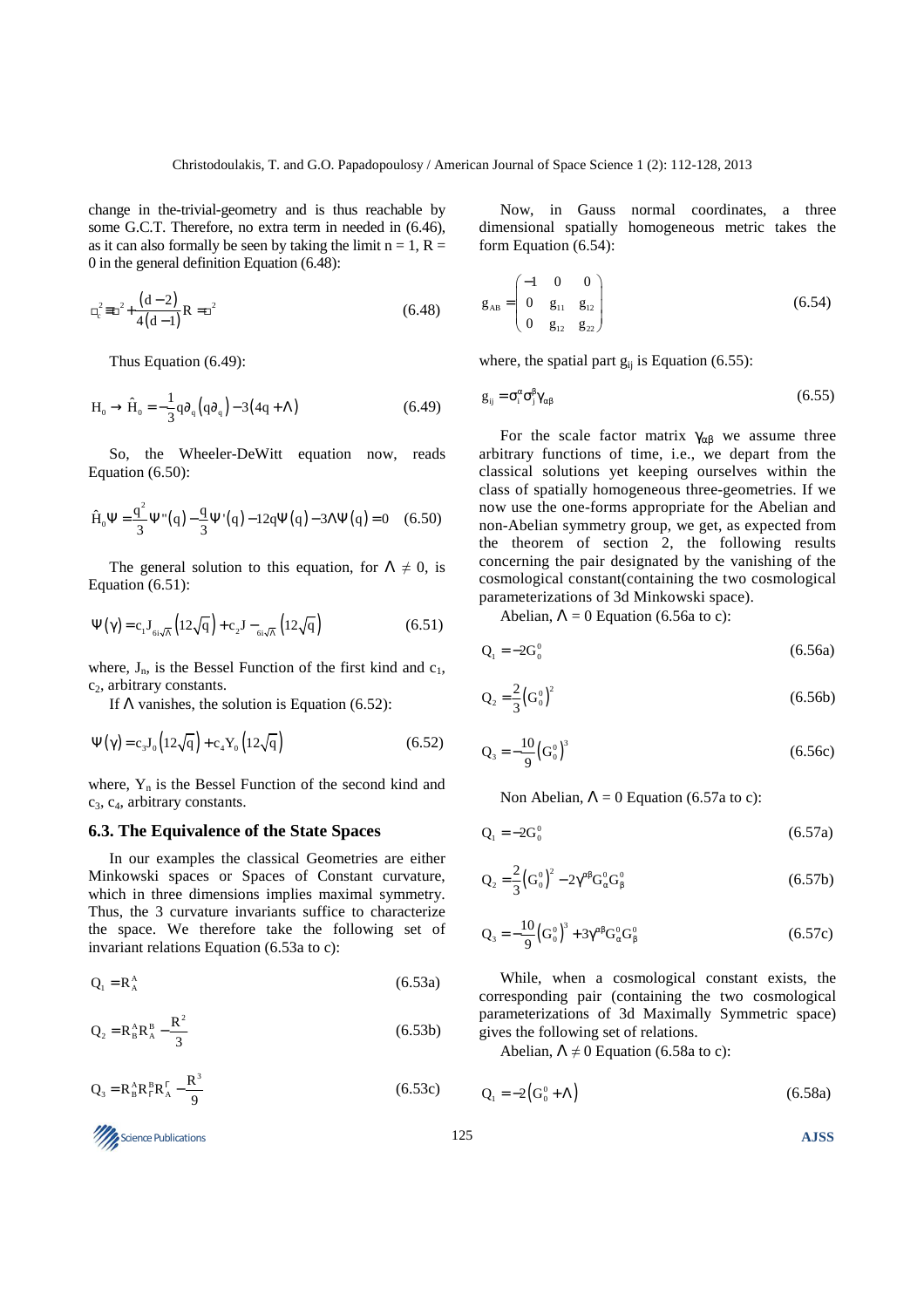$$
Q_2 = \frac{2}{3} (G_0^0 + \Lambda)^2
$$
 (6.58b)

$$
Q_3 = -\frac{10}{9} (G_0^0 + \Lambda)^3 + 4\Lambda (G_0^0 + \Lambda)^2
$$
 (6.58c)

Non Abelian,  $\Lambda \neq 0$  Equation (6.59a to c):

$$
Q_1 = -2(G_0^0 + \Lambda) \tag{6.59a}
$$

$$
Q_2 = \frac{2}{3} (G_0^0 + \Lambda)^2 - 2 \gamma^{\alpha \beta} G_\alpha^0 G_\beta^0
$$
 (6.59b)

$$
Q_3 = -\frac{10}{9} (G_0^0 + \Lambda)^3 + 4\Lambda (G_0^0 + \Lambda)^2
$$
  
+3 $(G_0^0 + \Lambda)\gamma^{\alpha\beta}G_\alpha^0 G_\beta^0 - 12\Lambda\gamma^{\alpha\beta}G_\alpha^0 G_\beta^0$  (6.59c)

Now, it is a fact that  $G_0^0$  and  $G_\alpha^0$  become, upon transition to a Hamiltonian formulation, linear combinations of  $H_0$  and  $H_\alpha$ . This, in turn, permits us to conclude that, upon canonically quantizing the pairs in the two cases above mentioned, there will always exist an entire host of factor orderings for each of the quantum analogues of  $Q_1, Q_2, Q_3$  such that their eigenvalues become 0 or  $6\Lambda$  (for  $Q_1$ ). This establishes the equivalence of the corresponding quantum states under non-trivial space-time coordinate transformations. Note that, when an arbitrary gauge is used, the previous relations simply become more complicated; the qualitative result that  $Q_1, Q_2, Q_3$  are functions of the constraints, remains of course valid.

### **7. DISCUSSION**

We have discussed the issue of space-time covariance of Canonical Quantization of General Relativity. To many this is known as the problem of time. At the classical level, the well established canonical analysis of the Einstein-Hilbert action leaves no room for doubts: The formulation is explicitly space-time generally covariant. Upon canonically quantizing the problem seems to reappear as all the ingredients of the theory, i.e., the quantum constraints and consequently the quantum states concern the three-geometry and not the space-time in which it is embedded. An answer to the problem presupposes a commitment about what will constitute the set of observables. Motivated by the very essence of the notion of a geometry, we adopt the point of view that this set must be identified by all invariant relations between the various curvature or higher derivative curvature scalars of a given geometry. Each such relation must be turned into an entity living on the phase space by eliminating the time derivatives of the extrinsic curvature (through use of the spatial equations of motion, if necessary). The appeal to a well known theorem of Constrained Dynamics permits us to conclude that all these entities are homogeneous polynomials of the Quadratic and the Linear constraints. Therefore, when we wish to turn each and every such entity into operator (Quantum Observable), there will be many factor orderings (namely all these that keep at least one constraint to the far right) which will enable this operator to annihilate the states defined as the common null eigenstates of the Quantum Constraints. Consequently, the use of many different slices as bases for canonically quantizing one and the same space-time can have no effect on the sol defined quantum observables. Spacetime covariance is thus observed at the quantum level. The above considerations are not meant to imply that we claim we have constructed a Dirac Consistent quantum theory of General Relativity. They rather point to the claim that, if a consistent imposition of the quantum constraints is achieved, we expect to encounter no additional problems concerning space-time covariance of the ensuing theory. In that sense, our result for full pure gravity is formal. It is seen to be explicitly realized in the case of 2+1 cosmology considered.

#### **8. ACKNOWLEDGEMENT**

The authors acknowledge a vivid discussion with Prof. Rafael Sorkin, whose criticism helped them shape the notion of Quantum Equivalence. They also thank for discussion Dr. E. Korfiatis and Prof. J. Zanelli. This work has been supported by EPEAEK II in the framework of "PYTHAGORAS II- SUPPORT OF RESEARCH GROUPS IN UNIVERSITIES".

#### **Appendix**

In this appendix, we give some useful formulae, concerning the mini-superspace. Using the results of canonical analysis in a (n+1)-dimensional manifold, endowed with the line element, one arrives at the notion of mini-superspace spanned by  $\gamma_{\alpha\beta}$ 's (coordinates) and having as "covariant" metric the following Equation (A1):

$$
L^{\alpha\beta\mu\nu} = \frac{1}{4} \left( \gamma^{\alpha\nu} \gamma^{\beta\mu} + \gamma^{\alpha\nu} \gamma^{\beta\mu} - 2 \gamma^{\alpha\beta} \gamma^{\mu\nu} \right) \tag{A.1}
$$

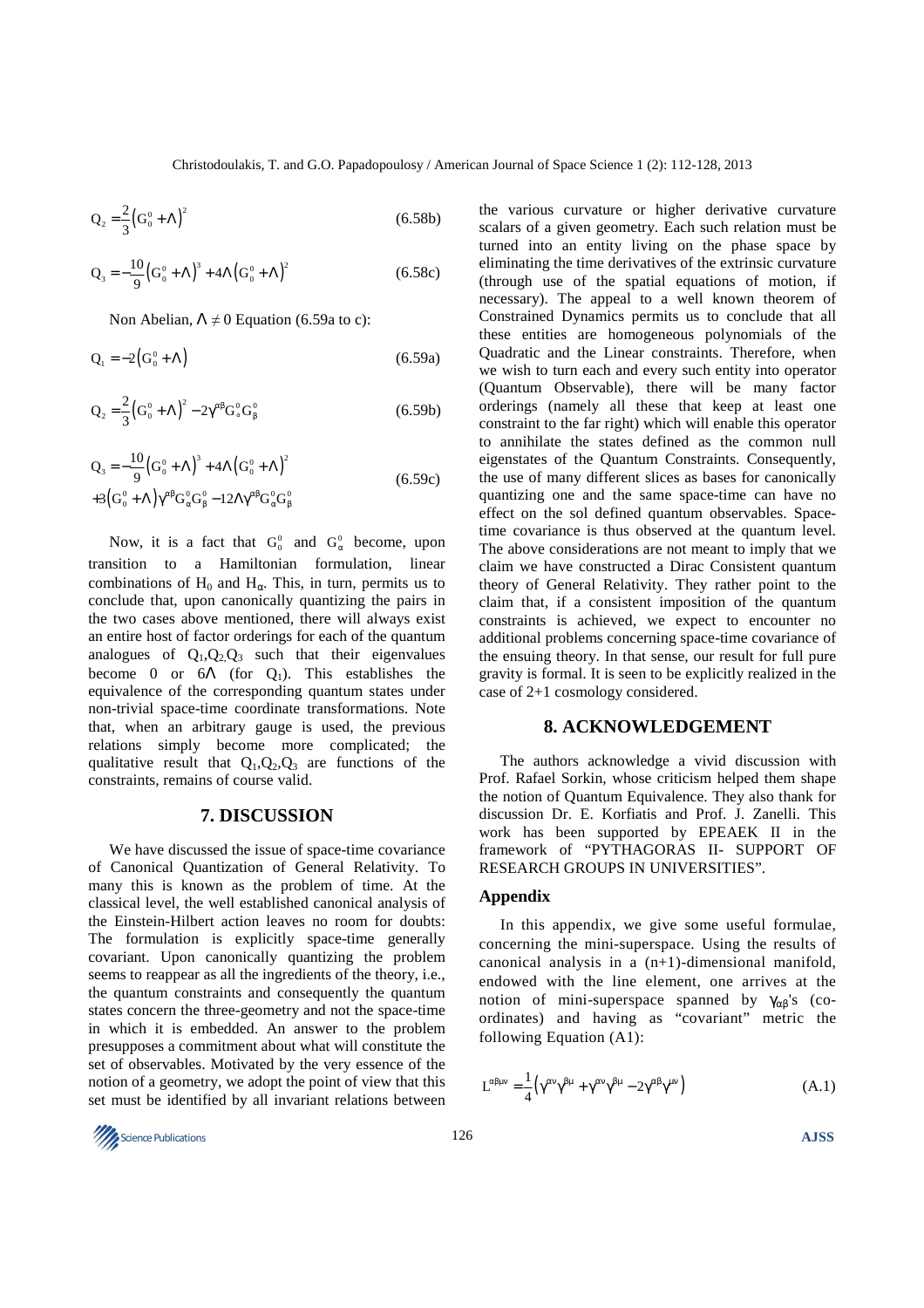While the "contravariant metric", is defined as Equation (A2):

$$
L_{\alpha\beta\mu\nu} = \left(\gamma_{\alpha\mu}\gamma_{\beta\nu} + \gamma_{\alpha\nu}\gamma_{\beta\mu} - \frac{2}{n-1}\gamma_{\alpha\beta}\gamma_{\mu\nu}\right) \tag{A.2}
$$

In the sense that Equation (A3):

$$
L^{\alpha\beta\kappa\lambda}L_{\kappa\lambda\mu\nu} = \delta^{\alpha\beta}_{\mu\nu} \equiv \frac{1}{2} \Big( \delta^{\alpha}_{\mu} \delta^{\beta}_{\nu} + \delta^{\alpha}_{\nu} \delta^{\beta}_{\mu} \Big) \tag{A.3}
$$

The "Christoffel" symbols are defined as Equation (A4):

$$
\Gamma^{\alpha\beta\mu\nu}_{\kappa\lambda}=\frac{1}{2}L_{\kappa\lambda\rho\sigma}\Big\{L^{\rho\sigma\mu\nu,\alpha\beta}+L^{\alpha\beta\rho\sigma,\mu\nu}-L^{\alpha\beta\mu\nu,\rho\sigma}\Big\}\ \, (A.4)
$$

where, Equation (A5):

$$
L^{\alpha\beta\mu\nu,\rho\sigma} \equiv \frac{\partial L^{\alpha\beta\mu\nu}}{\partial \gamma_{\rho\sigma}} \tag{A.5}
$$

Combined usage of  $(A.1)$ ,  $(A.2)$ ,  $(A.3)$  and  $(A.4)$ , gives Equation (A6):

$$
\Gamma^{\alpha\beta\mu\nu}_{\kappa\lambda} = -\frac{1}{4} \Big( \gamma^{\alpha\mu} \delta^{\beta\mu}_{\kappa\lambda} + \gamma^{\beta\nu} \delta^{\alpha\mu}_{\kappa\lambda} + \gamma^{\beta\mu} \delta^{\alpha\nu}_{\kappa\lambda} + \gamma^{\beta\nu} \delta^{\alpha\mu}_{\kappa\lambda} \Big) \tag{A.6}
$$

In the same spirit, "Riemann" tensor is defined as follows Equation (A7):

$$
R^{\alpha\beta\rho\sigma\mu\nu}_{\kappa\lambda}=\Gamma^{\alpha\beta\rho\sigma,\mu\nu}_{\kappa\lambda}-\Gamma^{\alpha\beta\mu\nu,\rho\sigma}_{\kappa\lambda}+\Gamma^{\alpha\beta\rho\sigma}_{\omega\epsilon}\Gamma^{\omega\xi\mu\nu}_{\kappa\lambda}-\Gamma^{\alpha\beta\mu\nu}_{\omega\xi}\Gamma^{\omega\xi\rho\sigma}_{\kappa\lambda} \qquad (A.7)
$$

where, Equation (A8):

$$
\Gamma^{\alpha\beta\mu\nu,\rho\sigma}_{\kappa\lambda} \equiv \frac{\partial \Gamma^{\alpha\beta\mu\nu}_{\kappa\lambda}}{\partial \Upsilon_{\rho\sigma}}
$$
(A.8)

Contraction of  $(\rho, \sigma)$  with  $(\kappa, \lambda)$  results in the "Ricci" tensor Equation (A9):

$$
R^{\alpha\beta\mu\nu}= \Gamma^{\alpha\beta\kappa\lambda,\mu\nu}_{\kappa\lambda} - \Gamma^{\alpha\beta\mu\nu,\kappa\lambda}_{\kappa\lambda} + \Gamma^{\alpha\beta\kappa\lambda}_{\omega\xi} \Gamma^{\omega\xi\mu\nu}_{\kappa\lambda} - \Gamma^{\alpha\beta\mu\nu}_{\omega\xi} \Gamma^{\omega\xi\kappa\lambda}_{\kappa\lambda} \qquad (A.9)
$$

A lengthy but straightforward calculation, gives Equation (A9):

$$
R^{\alpha\beta\mu\nu} = \frac{1}{8} \left( n\gamma^{\alpha\mu}\gamma^{\beta\nu} + n\gamma^{\alpha\nu}\gamma^{\beta\mu} - 2\gamma^{\alpha\beta}\gamma^{\mu\nu} \right)
$$
 (A.10)

With the help of  $(A.10)$  and  $(A.2)$  the \Ricci" scalar is found to be Equation (A11):

$$
R = L_{\alpha\beta\mu\nu} R^{\alpha\beta\mu\nu} = \frac{1}{4} (n^3 + n^2 - 2n)
$$
 (A.11)

Finally, the \conformal Beltrami" operator, is Equation (A12):

$$
L_{c}^{2} = D^{2} + \frac{D - 2}{4(D - 1)} = L_{\alpha\beta\mu\nu} \frac{\partial^{2}}{\partial \gamma_{\alpha\beta} \gamma_{\mu\nu}}
$$
  
-L\_{\alpha\beta\mu\nu} \Gamma\_{\alpha\lambda}^{\alpha\beta\mu\nu} \frac{\partial}{\partial \gamma\_{\kappa\lambda}} + \frac{D - 2}{4(D - 1)} R (A.12)

where, D is the dimension of the general metric space:  $D = \frac{n(n+1)}{2}$  $=\frac{n(n+1)}{2}$ , i.e., the number of the independent  $\gamma_{\mu\nu}$ 's. One can find that Equation (A13):

$$
L_{\alpha\beta\mu\nu}\Gamma_{\kappa\lambda}^{\alpha\beta\mu\nu} = \frac{3-n^2}{n-1}\gamma_{\kappa\lambda}
$$
 (A.13)

Thus (A.12), takes the form Equation (A14):

$$
\Box_{\mathbb{C}}^2 \equiv L_{\alpha\beta\mu\nu} \frac{\partial^2}{\partial \gamma_{\alpha\beta} \gamma_{\mu\nu}} - \frac{3 - n^2}{n - 1} \gamma_{\kappa\lambda} \frac{\partial}{\partial \gamma_{\kappa\lambda}} + \frac{D - 2}{4(D - 1)} R
$$
 (A.14)

### **9. REFERENCES**

- Christodoulakis, T., E. Korfiatis and A. Paschos, 1996. New method for constructing valid Hamiltonians for class-B spacetimes and the quantization of the general type-V cosmology. Phys. Rev. D, 54: 2691- 2698. DOI: 10.1103/PhysRevD.54.2691
- Christodoulakis, T., E. Korfiatis and G.O. Papadopoulos, 2002a. Automorphism inducing diffeomorphisms, ¶invariant characterization of homogeneous 3 spaces and hamiltonian dynamics of Bianchi cosmologies. Commun. Math. Phys., 226: 377-391. DOI: 10.1007/s002200200611
- Christodoulakis, T., T. Gakis and G.O. Papadopoulos, 2002b. Conditional symmetries and the quantization of Bianchi Type I vacuum cosmologies with and without cosmological constant. Class. Quantum Grav., 19: 1013-1025. DOI: 10.1088/0264- 9381/19/6/301